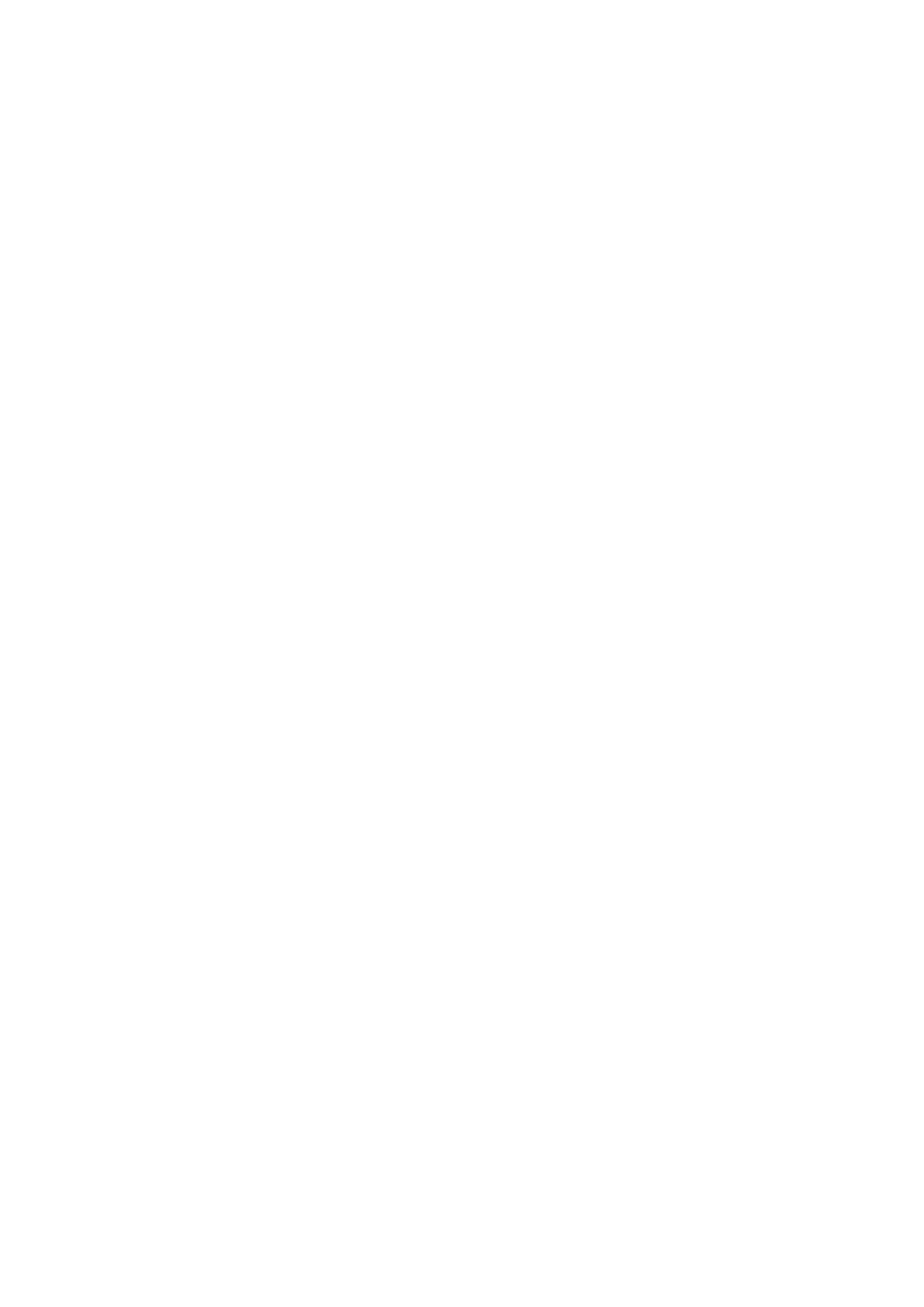## **Contents**

## **General Hazard Management**

| Managing Hazards          |  |
|---------------------------|--|
| General Hazard Management |  |

## **Manual Handling Hazards**

|  | Assessing manual handling hazards in a Church environment |  |
|--|-----------------------------------------------------------|--|
|--|-----------------------------------------------------------|--|

### **Common hazards. And how to handle them.**

| Lifting and handling                  |  |
|---------------------------------------|--|
| Posture when performing lifting tasks |  |
| Repetitive handling                   |  |
| Storage methods                       |  |

## **Working at Heights**

| Working on roofs               |  |
|--------------------------------|--|
| Using ladders                  |  |
| Ladder and trestle inspections |  |

## **Health Hazard Management**

| Common health hazards                           |  |
|-------------------------------------------------|--|
| Managing health hazards in a Church environment |  |

## **Ergonomics and Computer Use**

| Ergonomics                 |  |
|----------------------------|--|
| Setting up the workstation |  |
| Planning work              |  |

## **Noise**

| Noise and Churches          | 10 |
|-----------------------------|----|
| Noise and Church neighbours | 10 |
| Noise and Church employees  | 10 |
| Noise and the congregation  | 10 |
| Managing noise              | 10 |

## **Chemicals**

| Chemicals and Churches        |  |
|-------------------------------|--|
| Managing hazardous substances |  |

## **Non-physical hazards**

| Personal hazards in a Church environment | 11 |
|------------------------------------------|----|
| Stress symptoms                          | 11 |
| Handling personal hazards                | 11 |

## **Work Pressures**

| Managing work pressures |  |
|-------------------------|--|
|-------------------------|--|

## **Discrimination**

| Consequences of discrimination |  |
|--------------------------------|--|
| Dealing with discrimination    |  |

### **Harassment**

| Harassment and the Church            | 13 |
|--------------------------------------|----|
| Effects of harassment                | 14 |
| Reducing the incidence of harassment | 14 |

## **Occupational Health Controls**

| Churches and hygiene health exposures | 15 |
|---------------------------------------|----|
| Asbestos                              | 15 |
| Legionella                            | 15 |
| Legionella and Churches               | 15 |
| Food poisoning                        | 15 |

### **Occupational Health & Safety Act 1991**

| OH&S and you                                 | 16 |
|----------------------------------------------|----|
| The Church's duty of care under the OH&S Act | 16 |
| It's everyone's responsibility               | 16 |
| 1. OH&S policy                               | 17 |
| 2. Safety rules                              | 17 |
| 3. Housekeeping                              | 17 |
| 4. Consultation and participation            | 17 |
| 5. Training                                  | 18 |
| 6. Hazard management                         | 18 |
| 7. First aid                                 | 18 |
| 8. Emergency response planning               | 18 |
| 9. Accident reporting and investigation      | 18 |
| 10. Purchasing                               | 18 |
| 11. Manual handling                          | 19 |
| 12. Occupational health controls             | 19 |
| 13. Control of hazardous substances          | 19 |
| 14. Contractors                              | 19 |
| 15. Electrical installations and equipment   | 19 |
| 16. Working at heights                       | 19 |
| 17. Notification                             | 19 |
| 18. Rehabilitation                           | 20 |
| 19. Documentation                            | 20 |
| 20. Penalties                                | 20 |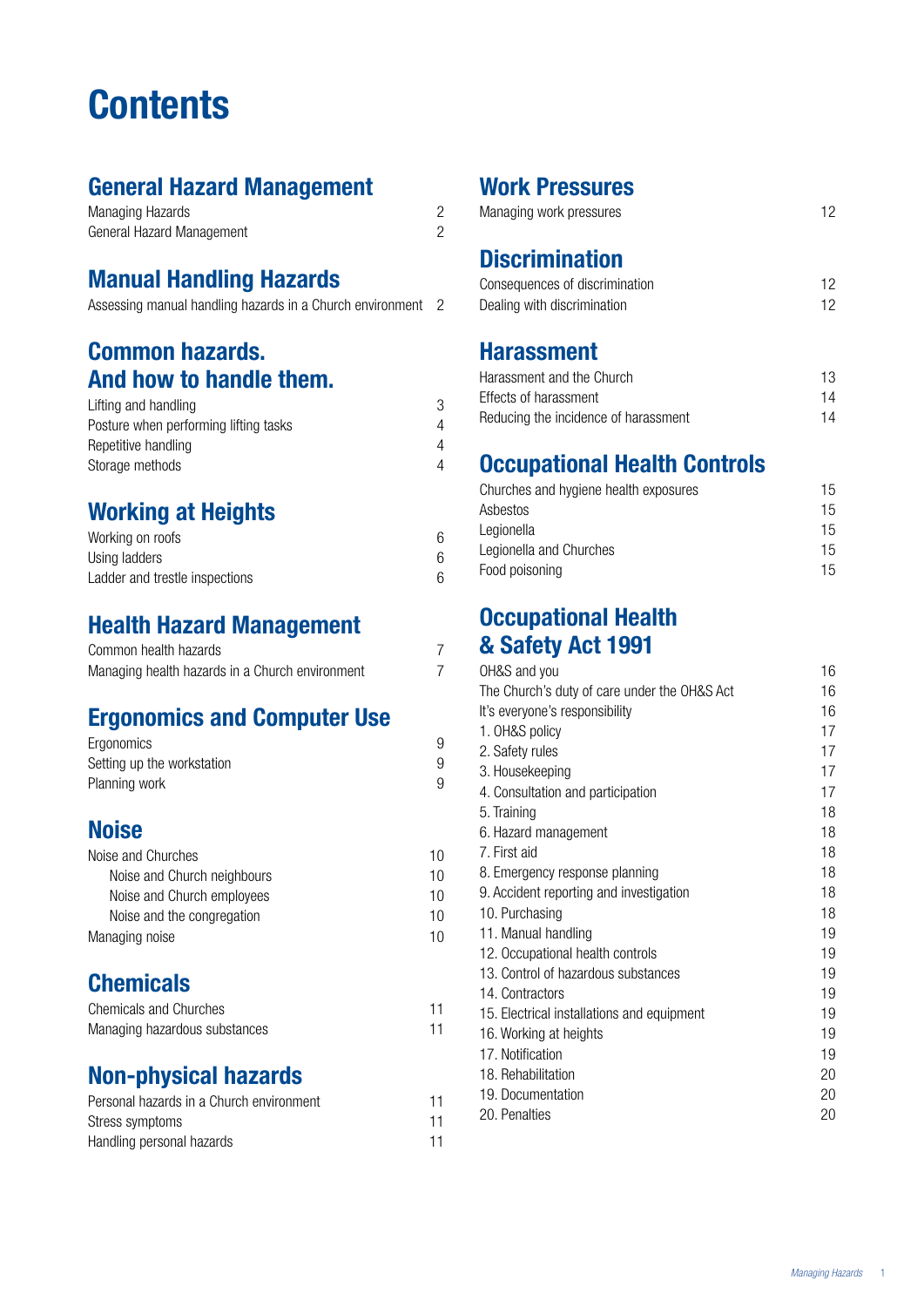## **Managing Hazards**

### **A hazard is anything that could cause injury, illness or damage.**

**These can be obvious – working at heights, faulty machinery and slippery surfaces. They can be the result of overlooking a risk – injury from motor vehicles, poor housekeeping, uneven surfaces, badly maintained tools or working in a confined space.**

**This section will help you manage those hazards and as a result, make your Church a safer place for you, your congregation and visitors.** 

## **General Hazard Management**

The simplest way to manage hazards is to adopt the AS/NZS ISO 31000:2009 risk management principles and guidelines.

- identify and list all the hazards in the Church and on the property
- assess the risk from each particular hazard
- prioritise the list  $-$  the first ones you should deal with are those most likely to cause a problem and those most likely to have major consequences
- look at ways to control the identified hazards – seek professional help if necessary
- put control measures in place to reduce the risk the *Hierarchy of Controls (Attachment J)* is well worth looking at
- monitor and review risk treatment options to determine whether alternative measures may be more effective

To help you identify physical hazards, use the *Hazard Identification List (Attachment B)*. Your Church may also find it helpful to use an *Annual Hazard Review Form (Attachment C)*.

## **Manual Handling Hazards**

Manual handling is any activity that requires physical effort. This includes lifting, lowering, pushing, pulling, carrying, restraining moving or holding.

### **Assessing manual handling hazards in a Church environment**

#### *There is a risk in any physical activity.*

The best way to start managing any hazard is recognizing the risk. This can be as simple as looking at any task that involves manual handling – and working out how best to reduce the risk of damage or injury.

Take lifting for example. Identify the most difficult lifting tasks performed at the Church. Consider the type of load, how much it weighs, the area involved – is the floor slippery, is it in a confined space  $etc - how$  fit is the person doing the lifting. Then consider your options. Can you arrange help? Would a trolley or a mechanical lift help? Can it be stored somewhere else?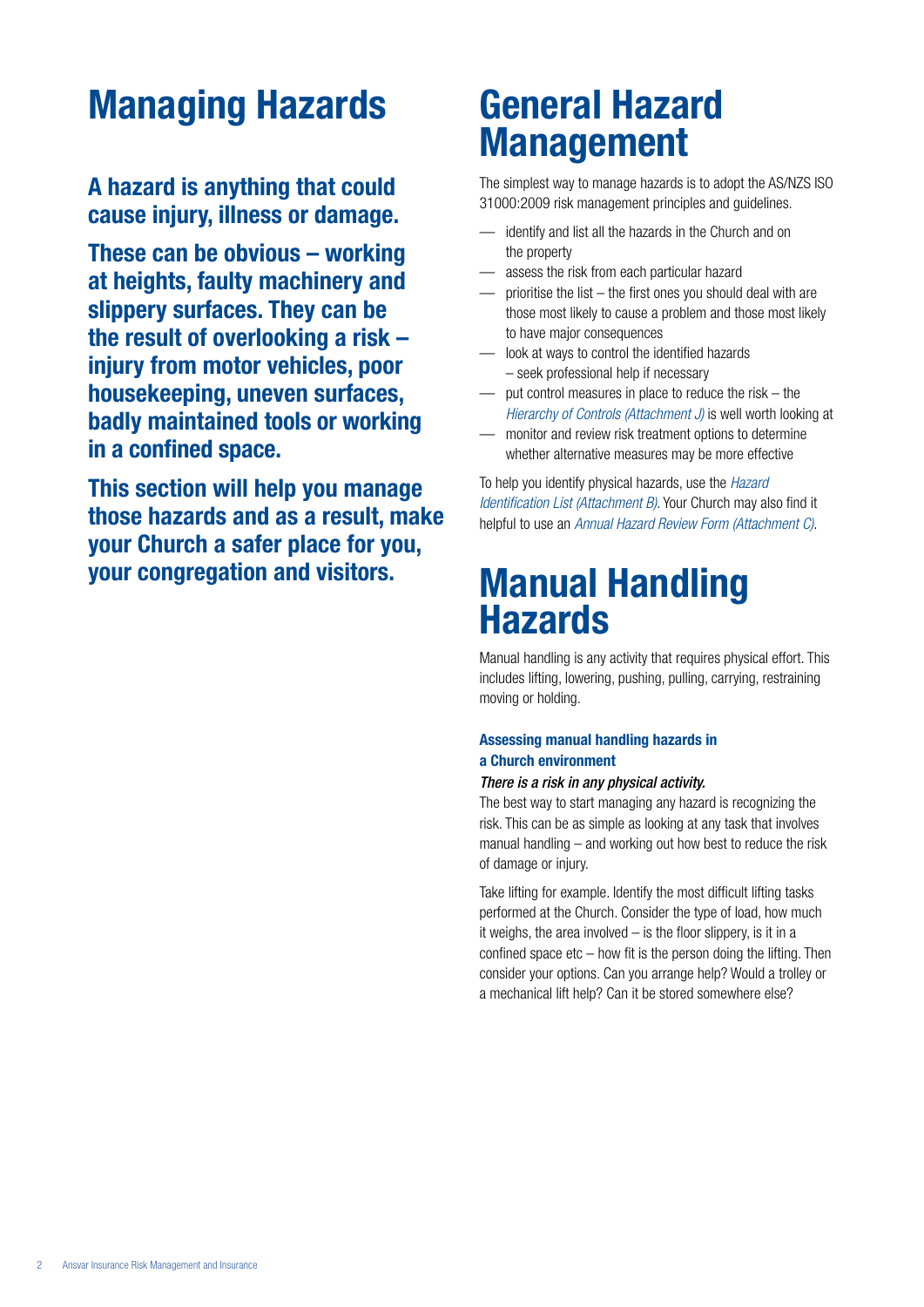## **How to handle common hazards**



#### **Lifting and handling**

Lifting and handling should be approached with care. Some simple planning can help you avoid sprains, long term injury and damage to your Church.

#### *How heavy is it?*

If in doubt, mechanical assistance such as trolleys, conveyors, cranes or jacks can help. Maybe a team of people is required. It's often better to wait to do it safely, than to go ahead and injure yourself on your own.

#### *Is it an awkward shape?*

If it's an odd shape or heavy, ask yourself if it absolutely has to go where you plan – and if there is an easier way to get it there.

### *How many times will you move it?*

Forward planning can help you avoid double handling.

#### *Does it need a handle?*

Sometimes a simple change can make handling easier. This can include adding handles, providing grips or putting things in smaller packages.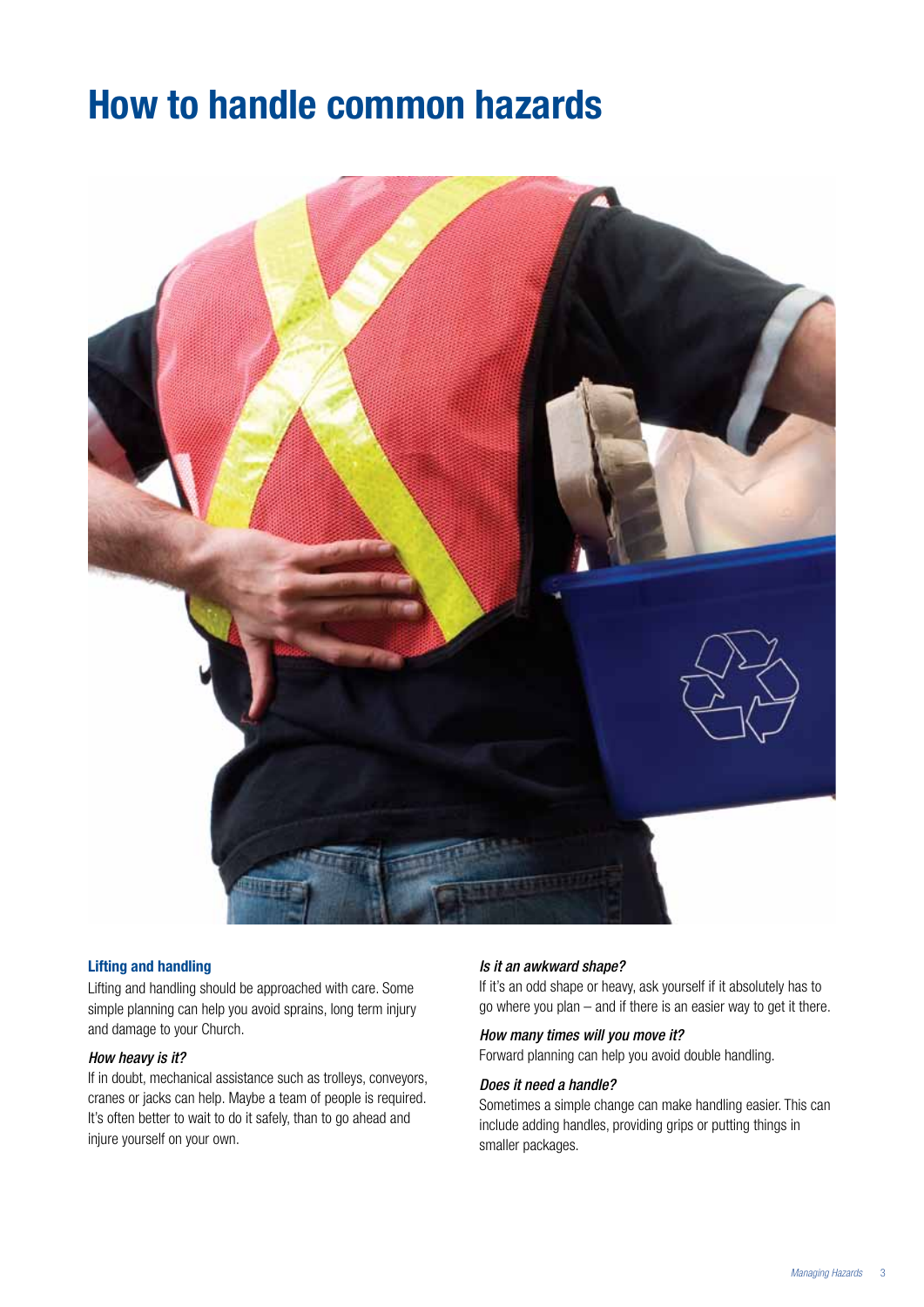#### *Can you redesign the workplace?*

Would higher benches eliminate bending? Would shelving make it easier to store heavy items?

#### **Posture when performing lifting tasks**

Awkward posture results in muscle fatigue. When lifting, this can result in sprains, ruptures and broken bones. Make sure the person doing the lifting knows the posture they need to use and make sure there is plenty of room.

More information on lifting techniques is available from your local WorkCover Authority.

Where people sit at workstations, see that the workstations are well designed with often-used items kept close to the body. Job rotation can also help rest muscles.

#### **Repetitive handling**

This is usually more of an issue for industrial workplaces than for Churches. But it's worth noting. Injury can occur from simple repetitive tasks like stacking chairs. It is best to get a number of people to help. If it takes a while, take regular breaks.

Manual handling information and a Manual Handling Code of Practice is available from the WorkCover Authority in your state.

#### **Storage methods**

The right storage makes manual handling easier, and safer.

Some key considerations are:

- make sure storage areas are designed to minimise the amount of lifting and shifting
- use adjustable shelving  $-$  it's the most effective way of using space
- keep small items on hooks and pegs or in containers
- avoid storage over head height
- store frequently used items between chest and hip level
- store light and rarely used objects at shoulder height
- reduce the need for storage by purchasing items in small quantities where possible
- don't store items on the floor or in walkways
- make sure combustible materials are kept well away from:
	- sprinkler heads
	- fire extinguishers
	- hose reels
	- lighting/sources of heat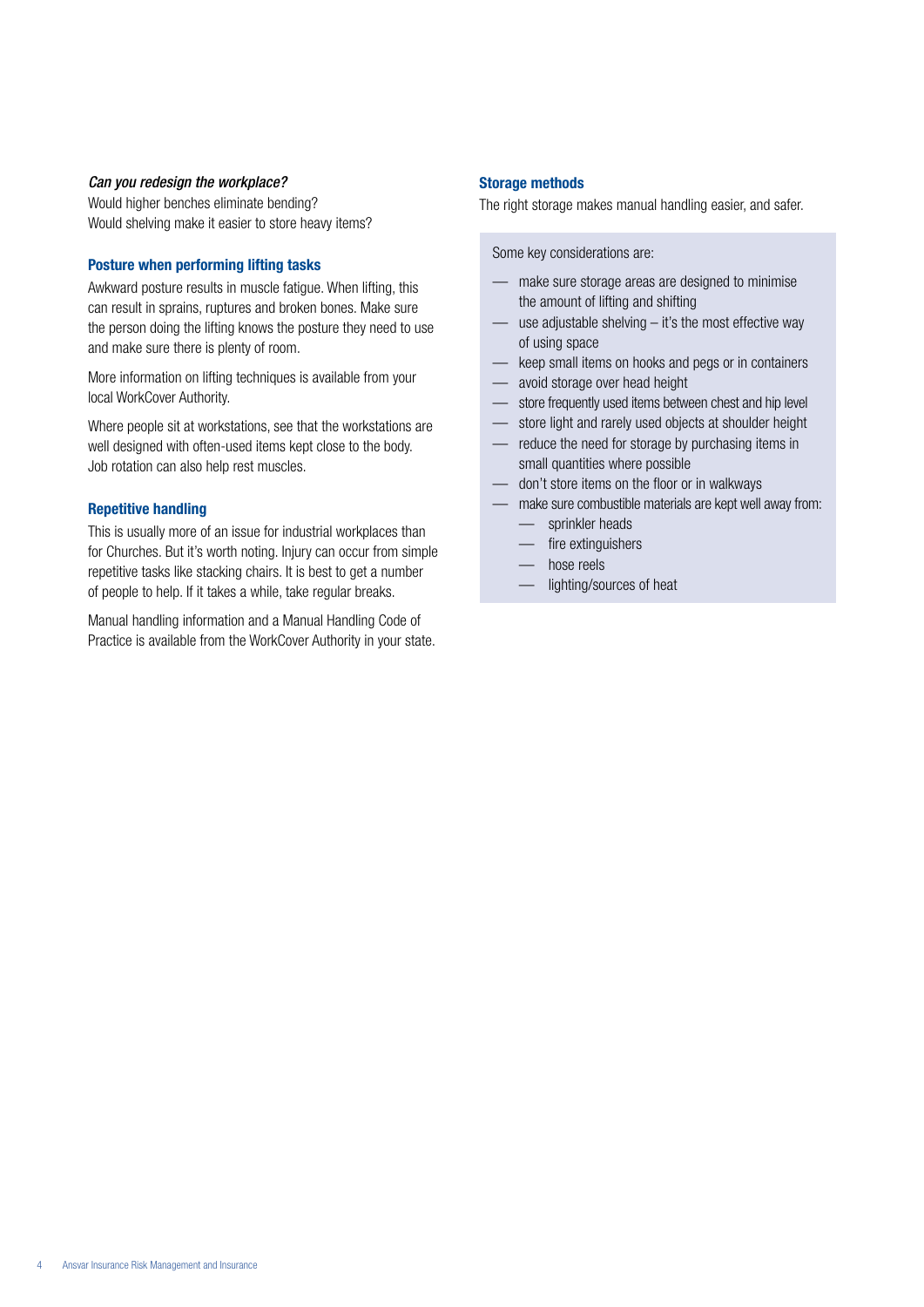## **Working at Heights**



#### **As a rule, the ground is a worker's best friend.**

Working at heights can present a risk to health and safety in any workplace. Work that exposes anyone to the risk of falling is a serious hazard that needs to be managed.

Here are some simple questions that may make the work easier.

Is it necessary?

Can the work be avoided?

Can all or part of the work be completed on the ground? Would it be better to use a professional contractor? What safety precautions do you need to use?

It's important to know that each state has different legislation covering height work. Before commencing any height work, check the Occupational Health and Safety (OH&S) regulations in your state. These will give precise guidelines for the use of working platforms, work harnesses and other devices. Our Risk Services Team can also let you know the regulations applicable for your Church.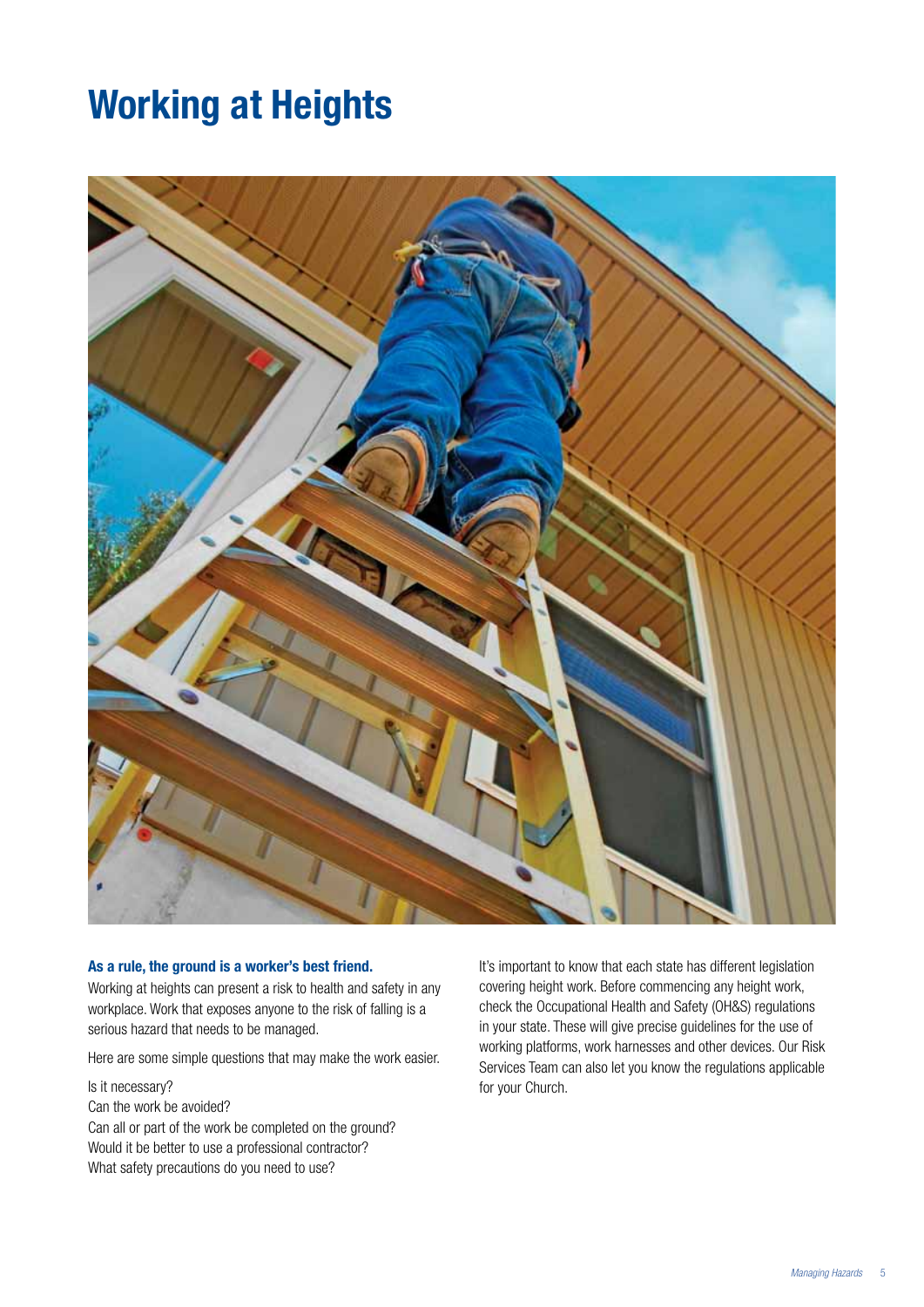#### **Working on roofs**

*Working on roofs can be extremely dangerous.* Any fall can cause serious injury. If your roof is made of fragile materials, like asbestos cement, it may require special handling and signage to warn of the dangers involved. It's best to only use experienced and licensed professionals for any roof work.

#### **Using ladders**

Ladders make simple jobs easier – from changing light globes to cleaning gutters. Common sense is your best guide when using ladders or other work platforms.

If you do need to use a ladder, please ensure:

- you use the right sort of ladder for the job it's strong enough and long enough
- only small, light loads (of tools and materials) are used on the ladder
- that tools and materials are raised or lowered with a hand-line.
- the ladder is in a good condition
- the ladder is stored, transported and erected carefully
- the ladder stands on a stable, firm surface
- the ladder is not set up on scaffolding or elevated work platforms to gain extra height
- the ladder is stable throughout the project
- the ladder is not used in access areas or within the area of swinging doors
- any hot work (welding or oxy-cutting) is performed on the ground
- you don't use a metal ladder or wooden ladder with wire reinforcement if there is a risk of it coming into contact with live electrical parts. (These ladders should be permanently marked *do not use where an electrical hazard exists).*

#### **Ladder and trestle inspections**

It is important to ensure that ladders and trestles are kept in good order.

#### **Inspection checklist for ladders and trestles**

| <b>Extension Ladders</b>                                     | <b>Checked</b> | <b>Need</b><br>repair |
|--------------------------------------------------------------|----------------|-----------------------|
| Loose, broken or missing<br>extension locks                  |                |                       |
| Defective locks not seating<br>properly when ladder extended |                |                       |
| Rusted or corroded metal parts                               |                |                       |
| Worn, broken or badly<br>deteriorated cords                  |                |                       |
| <b>Trestles</b>                                              | <b>Checked</b> | <b>Need</b><br>repair |
| Loose hinges                                                 |                |                       |
| Wobbly                                                       |                |                       |
| Loose or bent hinge spreaders                                |                |                       |
| Stop on hinge spreader broken                                |                |                       |
| Centre section for extension<br>out of alignment             |                |                       |
| Defective locks for extension                                |                |                       |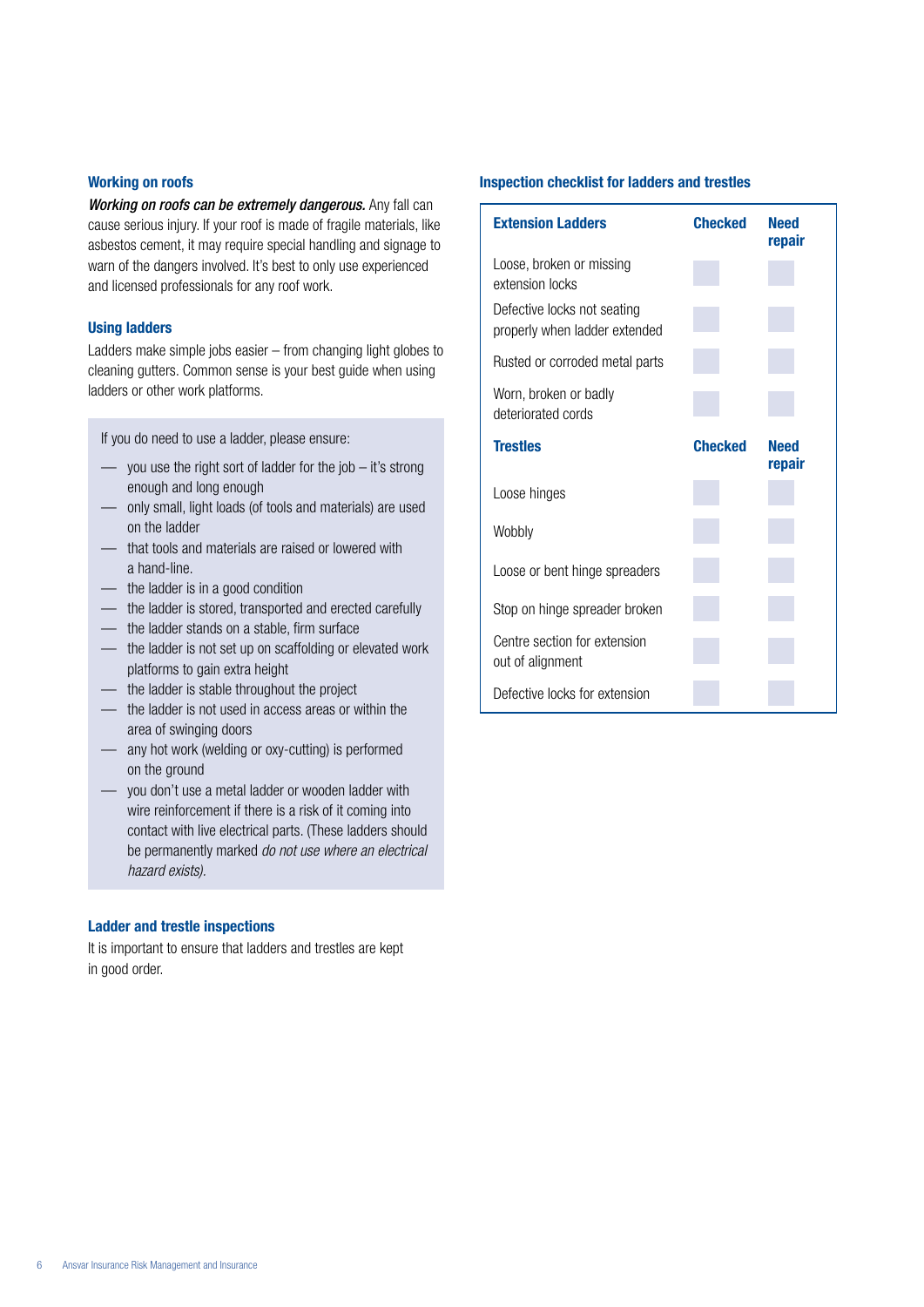# **Health Hazard Management**

#### **Common health hazards**

A health hazard is a hazard that can cause illness or non-traumatic injury to people.

They can be divided into three main categories: physical, biological and chemical.

#### **Physical**

- poor ergonomics
- temperature variations
- vibration
- noise
- poor lighting
- dust
- assault
- repetitious work

### **Chemical (solids, liquids and gases)**

- solvents and other chemicals
- pesticides
- paint
- gas
- resins
- acids and caustics

#### **Biological**

- bacteria
- insect bite
- poor sanitation
- infectious diseases

#### **Other**

- radiation
- computer use

#### **Managing health hazards in a Church environment**

The simple guidelines outlined on page 2 in, General Hazard Management can also be used to manage health hazards.

To assist you to identify health hazards use the *Hazard Identification List (Attachment B)*. You may also find it useful to use an *Annual Hazard Review Form (Attachment C).*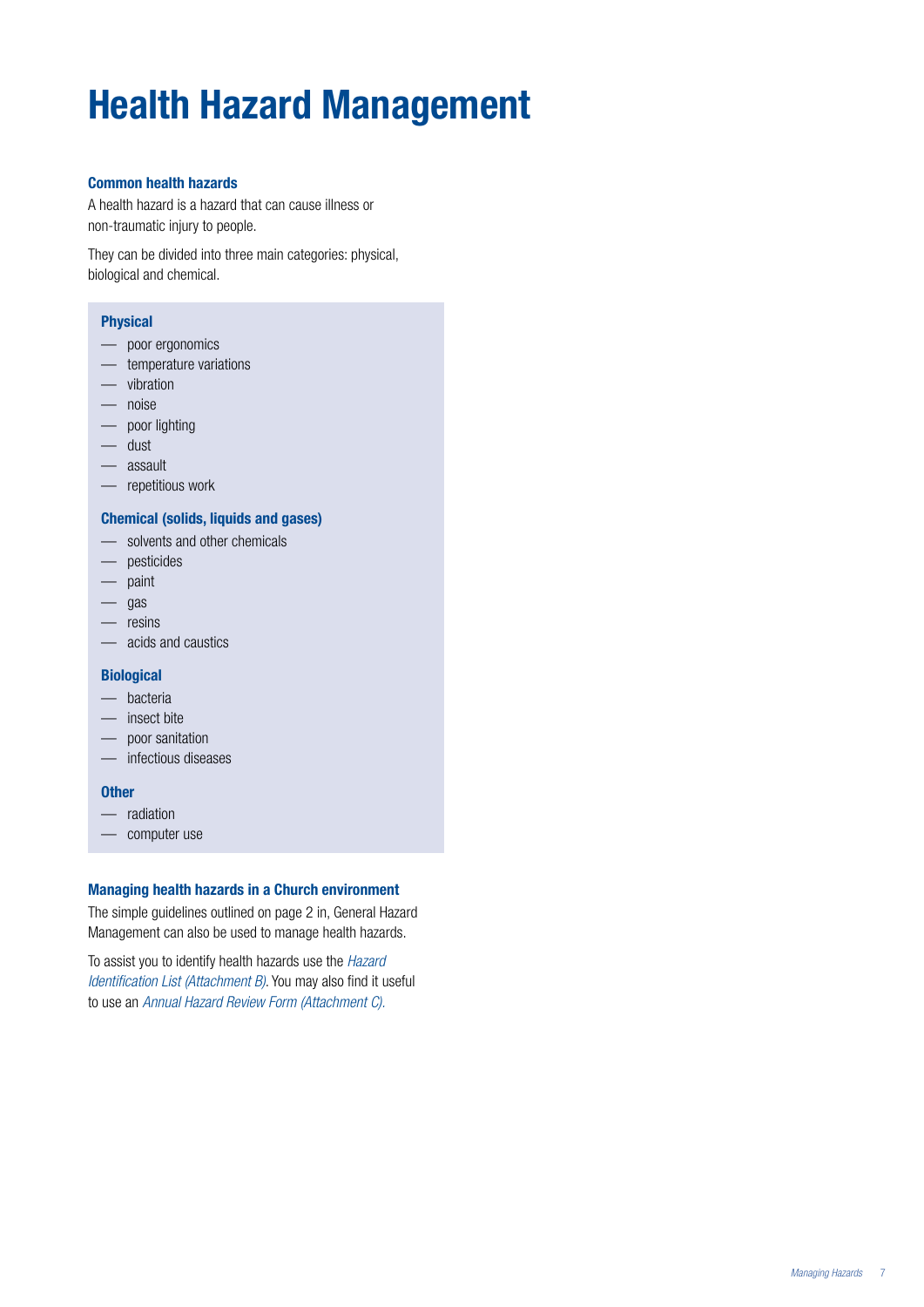# **Ergonomics and Computer Use**

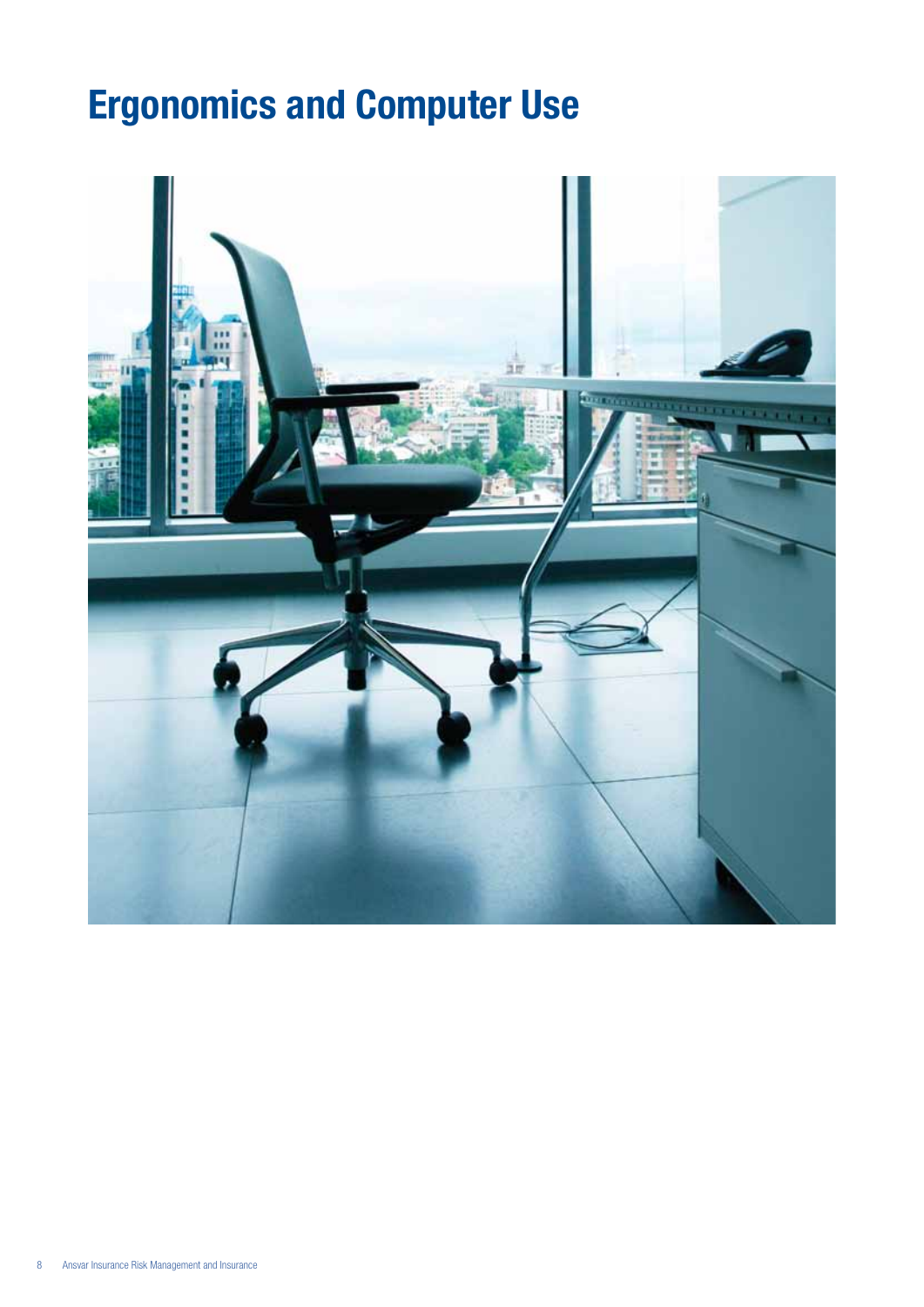## **Little things add up.**

Poor posture or repetitive actions (like typing) can lead to neck, wrist and back pain. Eyes can also be damaged. Anyone using personal computers in an office environment should adopt safe work practices.

### **Ergonomics**

Ergonomics is the process of designing or arranging workplaces, equipment, products and systems so that they fit the needs of the people who use them.

Sometimes, simple changes to work methods are all it takes to prevent injury and illness. They not only make people more comfortable, they can increase productivity too.

Repetitive strain injury is the most common problem where ergonomics are poor. Wrists, elbows and shoulders are most commonly affected.

It's not just about furniture and equipment. Job design, lighting, noise, air quality, office landscaping and personal space can all impact the health of your workers.

Specialist publications on ergonomics can be obtained from the WorkCover Authority in your state.

### **Setting up the workstation**

*Take a close look at the workstation.* Sometimes the simplest adjustment can reduce fatigue and discomfort for people in a workstation.

Key considerations are:

- Use a chair with good lumbar support. Adjust the backrest to ensure it supports the natural curve of the lower back.
- Adjust the height of the seat. Thighs should be parallel to the floor and feet kept in contact with the floor.
- Elbows should be at or about level with the home row on the keyboard. If the height of the chair needs to be adjusted, consider using a footrest to ensure feet are stable.
- Make sure the monitor is at the right height, angle and distance to enable viewing of the screen in comfort. (Australian and New Zealand Standards recommend a viewing distance of between 350mm and 750mm with a maximum of 400mm from the work surface to the centre of the screen.
- The situation may vary for people with graded spectacles.
- Ensure that documents are positioned at a suitable height. If necessary, use a document holder. These are usually available at low cost.

#### **Planning work**

One of the best ways to avoid injury during repetitive work is to plan the project.

- try and vary the types of tasks so that different muscle groups are used
- take frequent short breaks away from the desk
- pace the work
- rest your eyes look away from the screen frequently, preferably at something distant
- don't over-reach either place the printer, files and other work equipment within easy reach or in a place where you have to leave your chair to access them.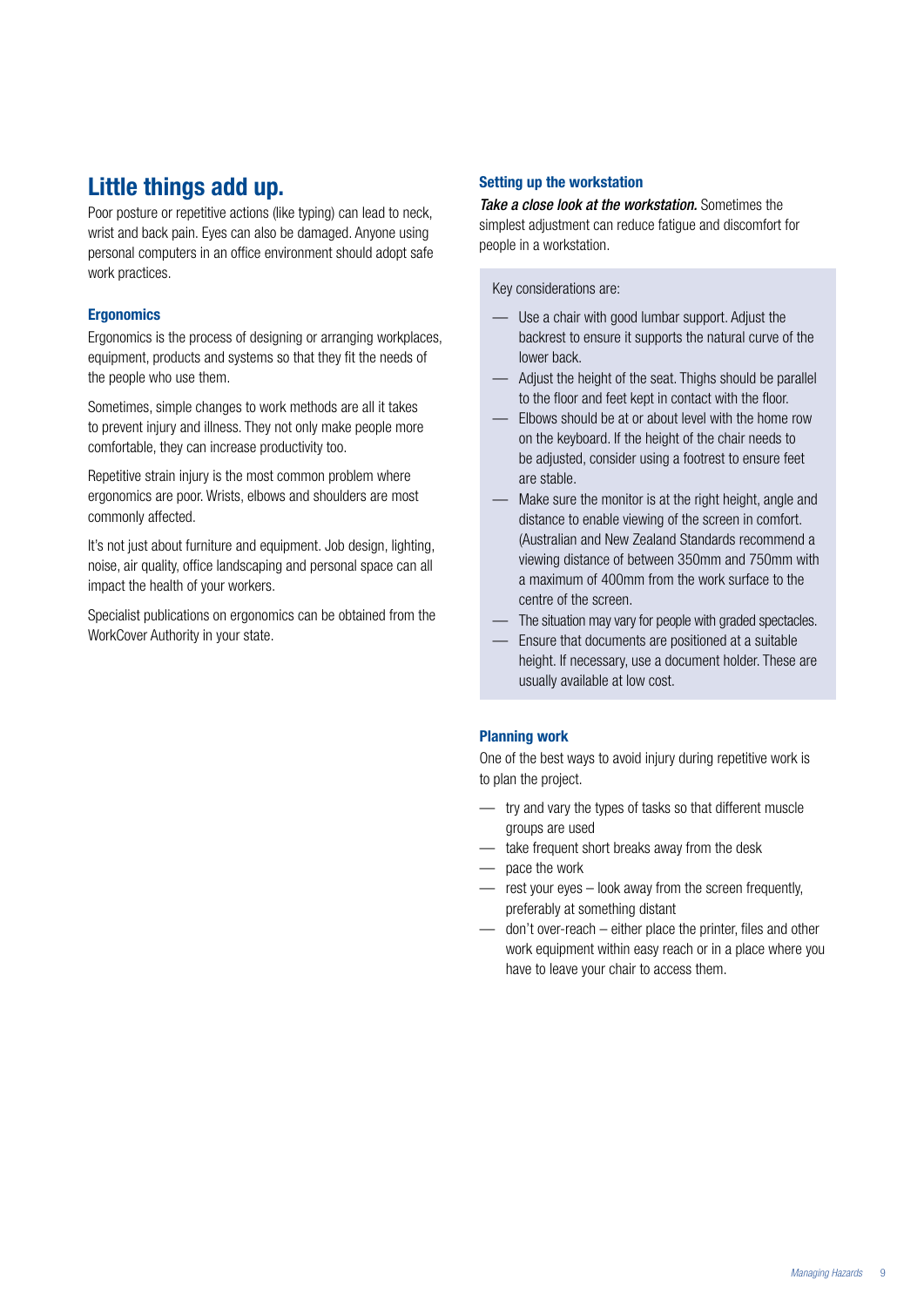## **Noise**

Excessive noise can cause permanent damage to people's hearing. When dealing with legislative requirements and excessive noise, many factors need to be considered. These include how loud the noise is, how often it's heard and how long people are exposed to it.

#### **Noise and Churches**

Noise was not seen as a problem for Churches in the past. This is rapidly changing as places of worship embrace new technologies in their services. Public address systems and sound systems are now common sources of noise in Churches.

There are three groups of people to be considered when thinking about noise in Churches: neighbours, employees and the congregation.

#### **Case study**

A local council recently prosecuted a Church for excessive noise. The Church was found guilty and the subsequent fine and legal costs were in the vicinity of \$15,000.

### **Noise and Church neighbours**

Churches must be sensitive to the needs of their neighbours.

OH&S regulations have a range of obligations in relation to noise. Some local councils also impose noise regulations under their health by-laws. If, after checking the applicable regulations, you believe you have a noise problem, seek professional advice and act on it.

### **Noise and Church employees**

Employers have a responsibility under OH&S and Workers Compensation legislation to ensure their employees do not sustain an injury in the course of their employment.

Hearing loss is defined as an *injury* in this legislation. Long-term exposure to noise can cause hearing loss. This is not uncommon where people are exposed to highly amplified music.

*Check the noise levels at your Church.* While noise levels are likely to be highest during worship services, the noise is not likely to be sustained over extended periods. So, it is unlikely that Church employees will suffer from permanent hearing damage, but it's always worth checking – for peace of mind.

### **Noise and the congregation**

Different age groups have different tastes in music and worship styles. Some can tolerate more noise. Some cannot.

Rather than risk losing members of your congregation, there are ways to manage the noise levels so everyone can enjoy the experience.

#### **Managing noise**

One option is to modify volume so that all generations can enjoy the service. Consider the placement of the speakers – and the number of speakers. Keep the congregation informed, if there is likely to be a date where louder music is being played – for example – encourage older members of the congregation to sit further from the speakers.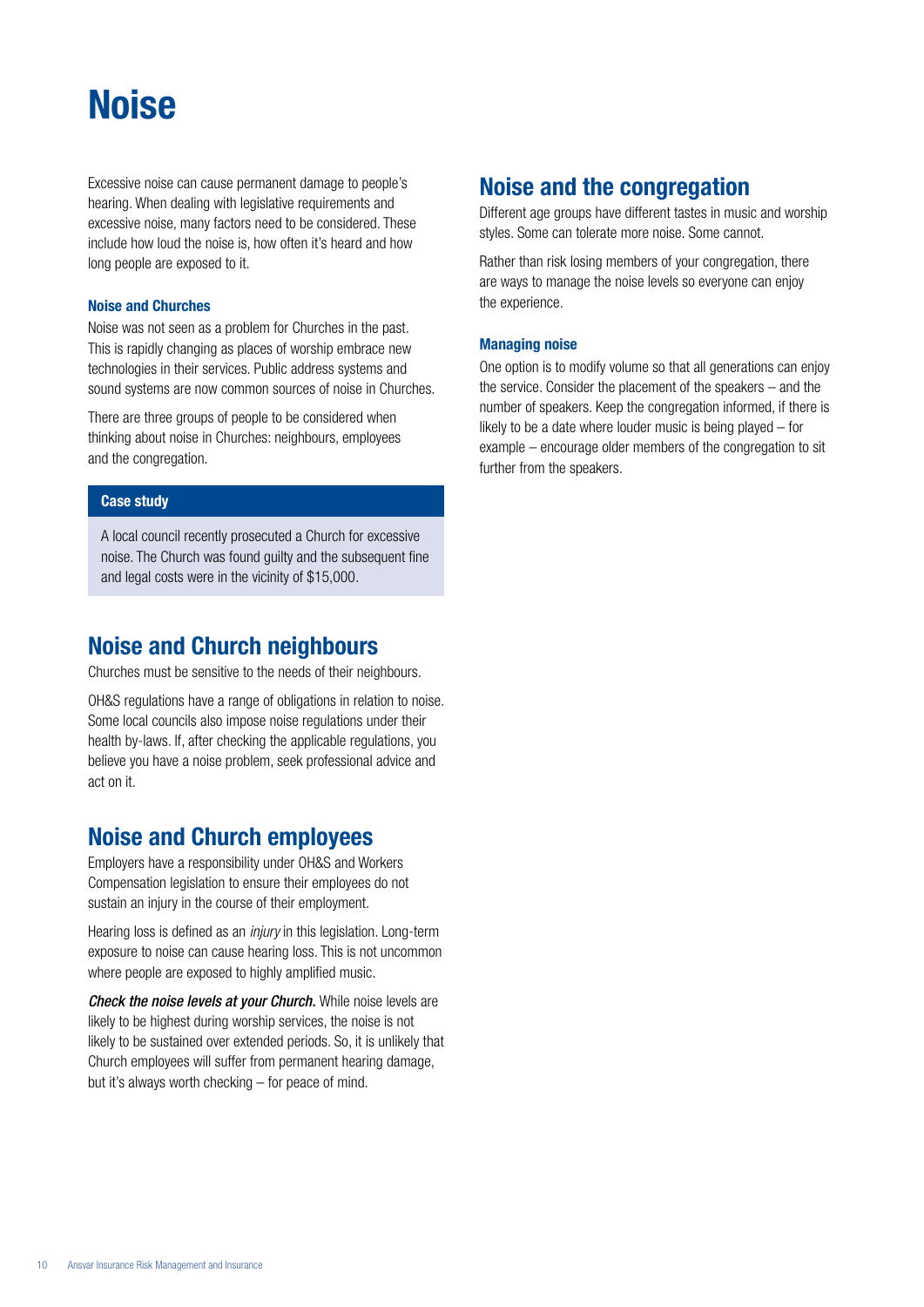#### **Chemicals and Churches**

It is often surprising how many common items are classed as hazardous substances. Detergents and oven cleaners that can be harmful if ingested or inhaled. Glues, liquid paper, solvents and photocopier toners can also be hazardous – especially in poorly ventilated offices. Petrol, poisons, gardening chemicals and heavy duty cleaning products in storage sheds can cause serious ill-health if not handled safely.

#### **Managing hazardous substances**

Exposure to some hazardous substances can cause many problems – from mild rashes to fatal reactions.

Most states have a Code of Practice that provides guidelines for handling hazardous substances. Copies are available from your WorkCover Authority.

Here are some simple steps to minimise the hazard.

Some key considerations are:

- make sure all hazardous substances are properly labeled and left in their original packaging
- keep them securely stored
- make sure anyone using the chemical knows the dangers – and uses appropriate protective clothing
- keep a register of all hazardous materials on your property
- obtain a Material Safety Data Sheet (MSDS) from the manufacturer for all hazardous substances
- put copies of the MSDSs at the point of use and keep a copy on file

It is important that garden sheds and other areas where toxic substances are kept are locked. All hazardous substances must be kept out of reach of children. An MSDS guidance document is available *(Attachment T).*

## **Chemicals Non-physical hazards**

Hazards are not just physical dangers they can come from work pressures, harassment, threats, discrimination, boredom or lack of recognition. These hazards – real or imagined – usually cause a high level of stress.

#### **Personal hazards in a Church environment**

#### *Different people handle stress in different ways.*

What may initially seem exciting, inspiring and challenging might become a negative experience if it turns out to be too demanding, too intense and excessively time consuming. This may result in physical symptoms loosely termed as stress.

Stress can affect office staff and ministry team members which can result in anxiety and depression. If the causes are not addressed, they may result in a workers' compensation or liability claim against your Church.

#### **Stress symptoms**

Managers and pastors/ministers need to be able to recognise when someone is feeling stressed. Some of the more common signs are: frequent absence from work, frequent complaints of headache and abdominal pain, mood swings and unusual or irrational behaviour.

#### **Handling personal hazards**

Handling personal hazards  $-$  and the stress they can cause  $$ requires empathy and common sense.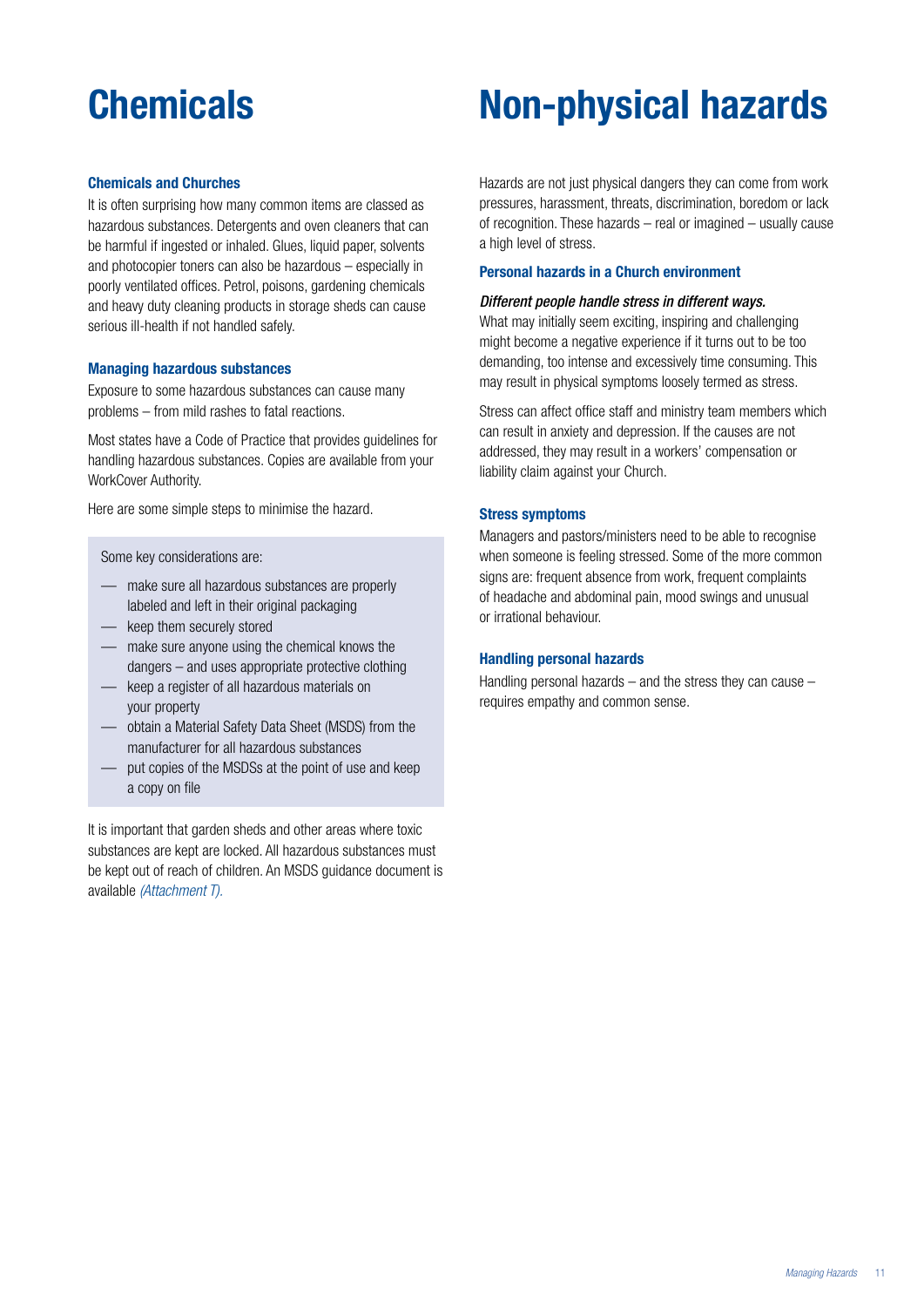## **Work Pressures Discrimination**

Church staff are, usually, dedicated workers who just want to help. Sometimes these people are unintentionally exposed to extra work pressures. Pressure that can cause anxiety, depression and, sometimes, physical symptoms.

#### **Managing work pressures**

There are many issues that need to be considered. Some of the more common include:

*The need to feel wanted.* Often staff need to feel they are seen as more than a clerical resource or an unnoticed member of a not-so-important support team. Consultation with individual members shows them their opinion and input is valued.

Lack of direction. Each member of staff should know exactly what their job is. Written position descriptions are the best way to define their role and responsibilities.

Lack of self esteem. Each staff member should have a degree of autonomy that is appropriate to their position. Allowing them to handle their responsibilities increases their self-esteem.

*Lack of confidence – especially around new technologies.*  Provide appropriate training. Provide regular feedback. Give assistance or counselling where needed.

*Overwork.* Ensure staff have not taken on more work than they can reasonably handle.

*Boredom.* Allow social interaction at work and ensure all staff have enough work.

#### **Case study**

Work pressures finally got the better of Katherine, an Administration Officer for a Sydney based Faith Organisation.

Already suffering undiagnosed depression and family stress with a sick child, Katherine suffered a serious breakdown caused by an excessive workload and a lack of confidence due to poor training.

With no-one to talk to about her stresses at work, her breakdown was legitimate and the Faith Organisation was found negligent.

### **Discrimination is simply about treating people differently.**

This can be because of any sort of perceived difference – a physical or intellectual impairment, religious belief, marital status, race, pregnancy, ethnicity or national origin, age, political opinion, employment status, family status, sexual orientation or other specific beliefs they may hold.

All States have anti-discrimination legislation that makes it unlawful to discriminate against people for who they are, what they may do or how they may behave in their public or private life.

#### **Consequences of discrimination**

There are many possible outcomes of discrimination. It can lead to compensation claims or legal action being taken against individuals and Churches under OH&S, Industrial Relations or Equal Opportunity legislation.

#### **Dealing with discrimination**

This can be a tricky area for anyone asked to handle the situation.

Some guiding principles include:

#### *Be aware of what constitutes discrimination.*

#### *Educate all your staff.*

Ensure pastors, ministers, management personnel, employees and those involved in ministry work understand what discrimination is.

#### *Take positive action.*

Make sure your people understand it will not be tolerated. A simple way is to have everyone help to draw up a simple anti-discrimination policy.

#### *Safety first.*

If anyone in the Church believes they are about to take any action that could be considered discriminatory, have them seek advice from their department leader before proceeding.

#### *Treat it seriously.*

When senior pastors or Church management become aware of a complaint, it must be taken seriously and fully investigated. It may be necessary to seek legal advice before carrying out the investigation.

#### *Be seen to act.*

Any investigation must be carried out in a timely manner.

#### *Report it.*

All matters reported as potentially discriminatory should be reported to Ansvar Insurance. We will then be able to provide appropriate advice.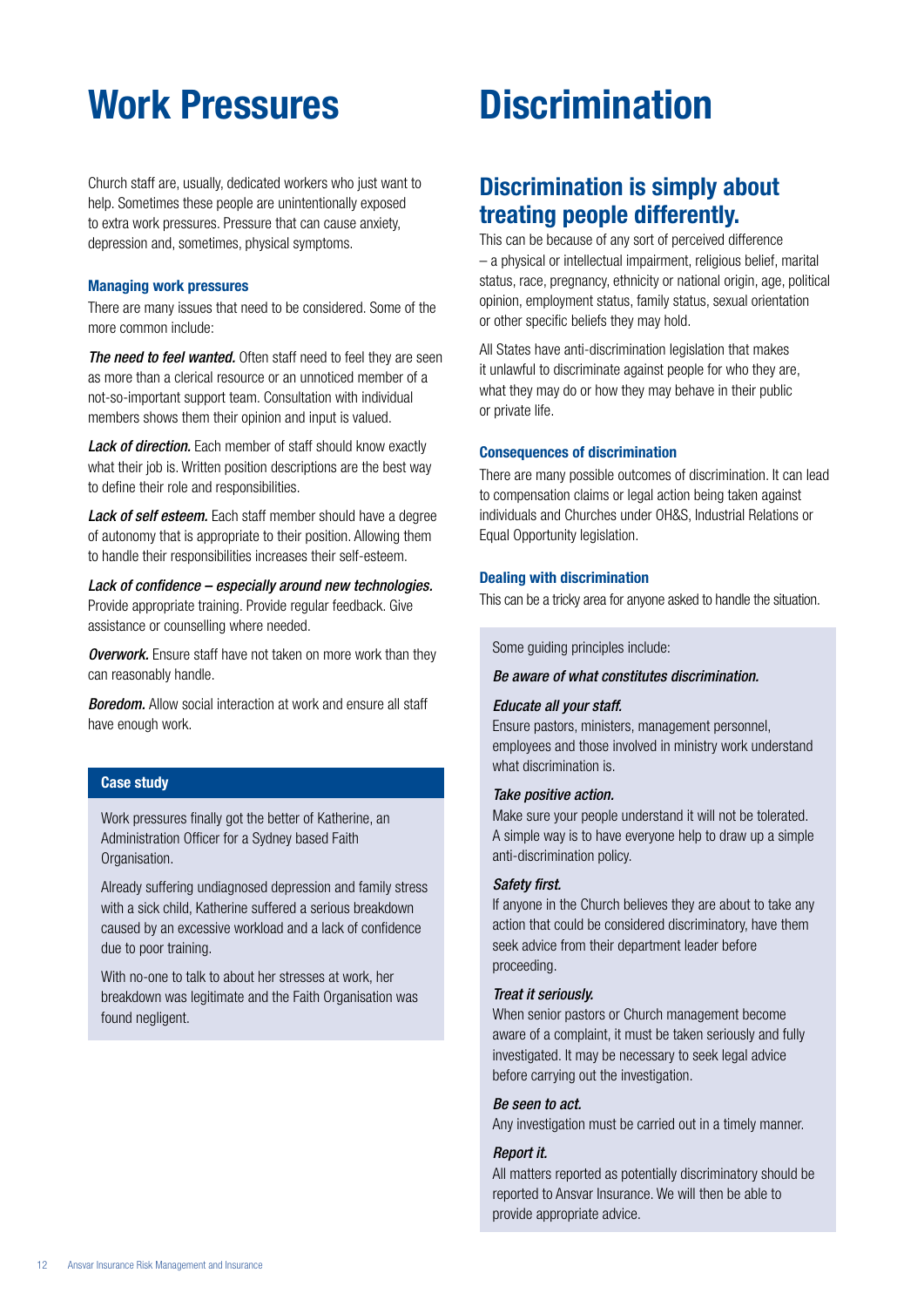## **Harassment**



Sometimes called bullying, harassment is any unreasonable and unwanted provocative action. It can be as simple as deliberately annoying someone, provoking a hostile response, or putting undue pressure on another person.

#### **Harassment and the Church**

While there are very few examples of harassment in Churches, we must remain vigilant. It can come from anywhere – from your employees, Church leaders, volunteers or visitors. No matter who is causing the harassment, it is the Church's responsibility to stop it.

The best defence is to provide an environment where harassment is seen as unacceptable.

*Encourage openness.* Most often bullies are able to continue their harassment because their victims are simply too afraid to report it.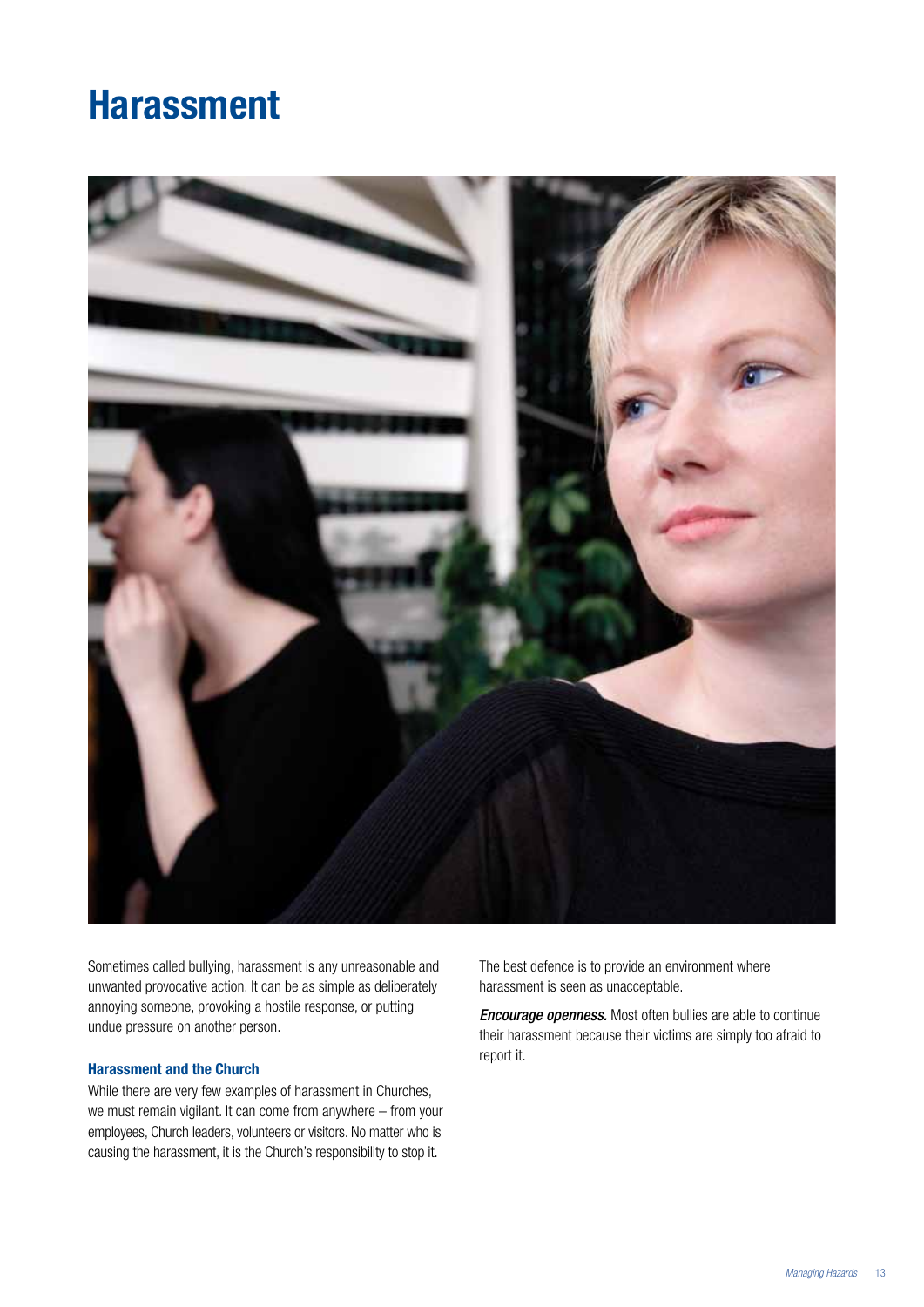#### **Effects of harassment**

Harassment can have serious effects on your Church.

- the harassed employees can make more mistakes
- there is often less co-operation on all projects so a negative environment develops
- staff can make workers' compensation claims
- valued workers may resign

#### **Reducing the incidence of harassment**

If your Church is aware of an alleged incident of harassment it must be reported to Ansvar Insurance who will provide appropriate advice.

There are some very clear steps you can take to protect your Church from harassment:

- make a statement clearly state your intolerance of workplace bullying.
- listen be aware of what is occurring in the work environment.
- look for the signs check the workplace for indications of harassment.
- have a process establish clear procedures to deal with complaints.
- be prompt investigating all complaints immediately
- be firm take action quickly and stick to your decision.
- keep a record all incidents of harassment or bullying should be filed.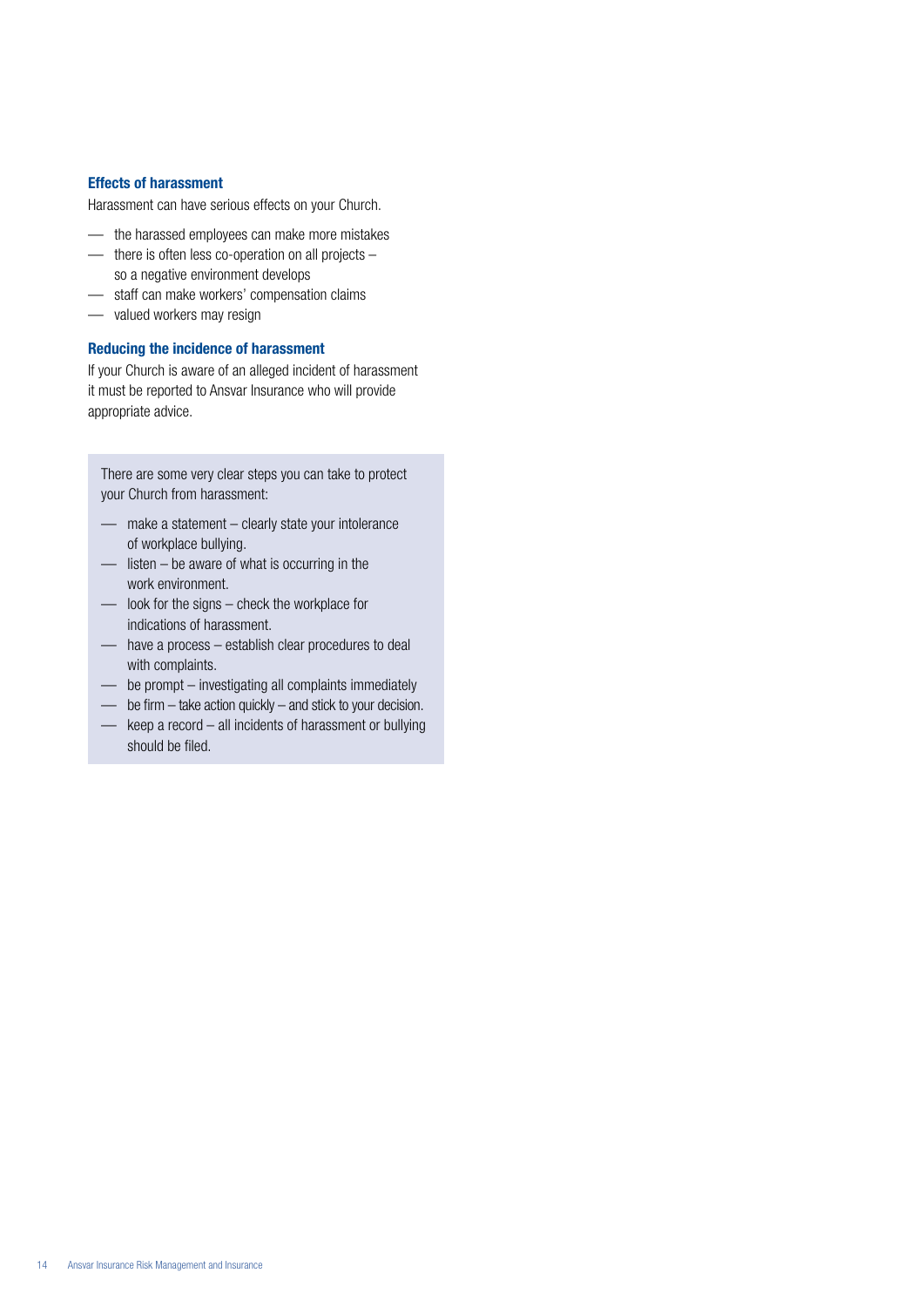# **Occupational Health Controls**

#### **Churches and hygiene health exposures**

Where people may be exposed to hazards like noise, dust, asbestos, radiation and Legionella – appropriate controls must be put in place. The most likely health exposures to occur in a Church environment are asbestos and Legionella.

#### **Asbestos**

Exposure to asbestos fibres in the atmosphere could lead to a terminal illness. Such as illness can take 10 to 20 years to manifest.

Asbestos may be found in many places including insulation, wall and floor tiles, electrical switchboards, roofs, fences and lagging on pipes. Most forms of asbestos found in buildings are not hazardous unless their surface has been damaged.

It is most unlikely that asbestos will be located in buildings erected after 1983.

If your Church buildings were constructed before 1983 you will have obligations under Occupational Health and Safety legislation to ensure that asbestos is not a risk to the health of people visiting your property.

You may be required to:

- establish an Asbestos Register
- establish an ongoing inspection program
- install appropriate signage
- remove unstable asbestos
- warn maintenance workers of the presence of asbestos so they can take appropriate precautions

If you need help to establish whether there is asbestos on the Church property, contact your WorkCover Authority or Ansvar Insurance.

#### **Legionella**

Legionella is a type of bacteria that can be spread through poorly maintained cooling towers in evaporative air-conditioning systems. If inhaled, this can cause Legionnaires Disease – a pneumonia-like disease that often results in death.

#### **Legionella and Churches**

There is some potential for risk of Legionella at larger Churches with commercial air-conditioning systems. All Churches that have an evaporative air-conditioning system incorporating cooling towers need to ensure the system is properly maintained.

This is a job best left to experts.

#### **Next steps**

To protect your Church and the congregation you should:

- institute a maintenance contract with a qualified and accredited air-conditioning service company
- seek written confirmation they will service your equipment in line with the applicable legislation in your state
- promptly institute any necessary remedial work that may be recommended as a result of the regular inspections carried out by the contractor
- maintain a file of the service dockets supplied by the contractor. These need to be available for inspection by your WorkCover Authority.

#### **Food poisoning**

Care should be taken whenever food is served. With catering, for example, there is a very real risk of food poisoning unless stringent hygiene measures are in place.

#### **Case study**

There was an instance in Melbourne where three hundred people became ill as a result of a meal served at a religious festival.

For more details, check *Page 18, People Protection, Food Safety*.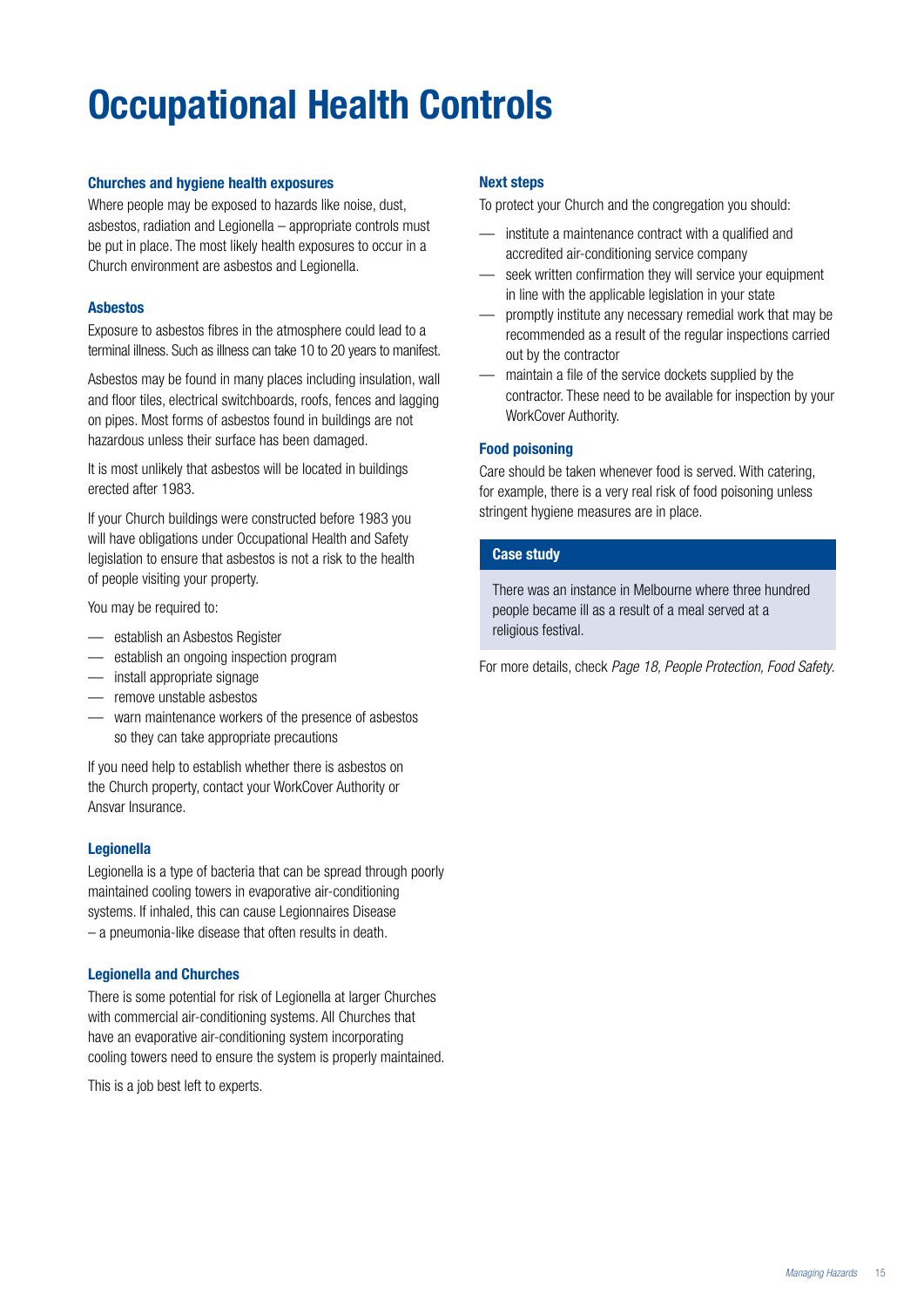# **Occupational Health & Safety Act 1991**

#### **OH&S and you**

This act has been set up to ensure the safety of all employees. It applies to the relationship that exists between employers and paid employees. It also places a duty of care on employers and occupiers of premises to ensure they do not adversely affect the health and safety of their community.

In early 2008, the then Minister for Employment and Workplace Relations, the Hon Julia Gillard MP, announced a national review into model Occupational Health and Safety (OHS) Laws. Please make sure you check the government website www.deewr.gov.au for any changes to OHS laws.

The legislation applies equally to all employers regardless of size. It includes employees, volunteers, contractors and invitees.

#### **Employees**

Even if you only have one paid employee, that person will be covered by the provisions of the legislation.

#### **Volunteers**

The provisions of the legislation apply equally to volunteers. Indeed, because of their lack of expertise in the areas in which they may be working, they are owed an even greater duty of care than a paid employee.

#### **Contractors**

People who are contracted to perform maintenance work are covered by the legislation to the extent that the Church must not do anything to place them at risk of injury. Contractors are however, responsible for their own health and safety in relation to things within their own control and knowledge.

#### **Invitees**

Any person who enters the Church property at the invitation of the Church is owed a duty of care under OH&S legislation. Such a person must not be exposed to a risk of injury.

You must comply with OH&S requirements.

The good news? It is often easier for Churches to address these requirements than it is for major industrial employers.

#### **The Church's duty of care under the OH&S Act**

In broad terms, the obligations for the Church are the same as for any employer. They include:

*Providing a safe physical environment.* You must provide and maintain buildings and equipment in good repair and provide safe systems of work for employees and others.

*Providing adequate facilities.* This includes first aid facilities, adequate lighting and sufficient work space

*Managing hazards.* You must establish effective methods for identifying and dealing with hazards.

#### *Safety First*

- Employees must receive adequate information, instruction, training and supervision for all tasks
- Employees must be trained in the safe handling and storage of hazardous substances
- Material Safety Data Sheets must be made available
- All steps to ensure the safety of contractors in the workplace must be taken
- Personal protective equipment must be provided where necessary. This includes gloves for gardeners and goggles for people mowing lawns

*Learning from past experiences.* Every accident that harmed or could have harmed someone must be recorded. Serious injuries must be reported.

#### **It's everyone's responsibility**

Employees, whether paid or voluntary, have a responsibility to their employer and to their colleagues. They must:

- comply with lawful instructions
- not behave in a willful and reckless manner
- use any protective equipment provided
- follow all OH&S policies and procedures
- report all hazards to the OH&S Co-ordinator

OH&S legislation varies from state to state. Please obtain a copy of the OH&S laws and regulations that apply in your state. They can be obtained from your local WorkCover Authority.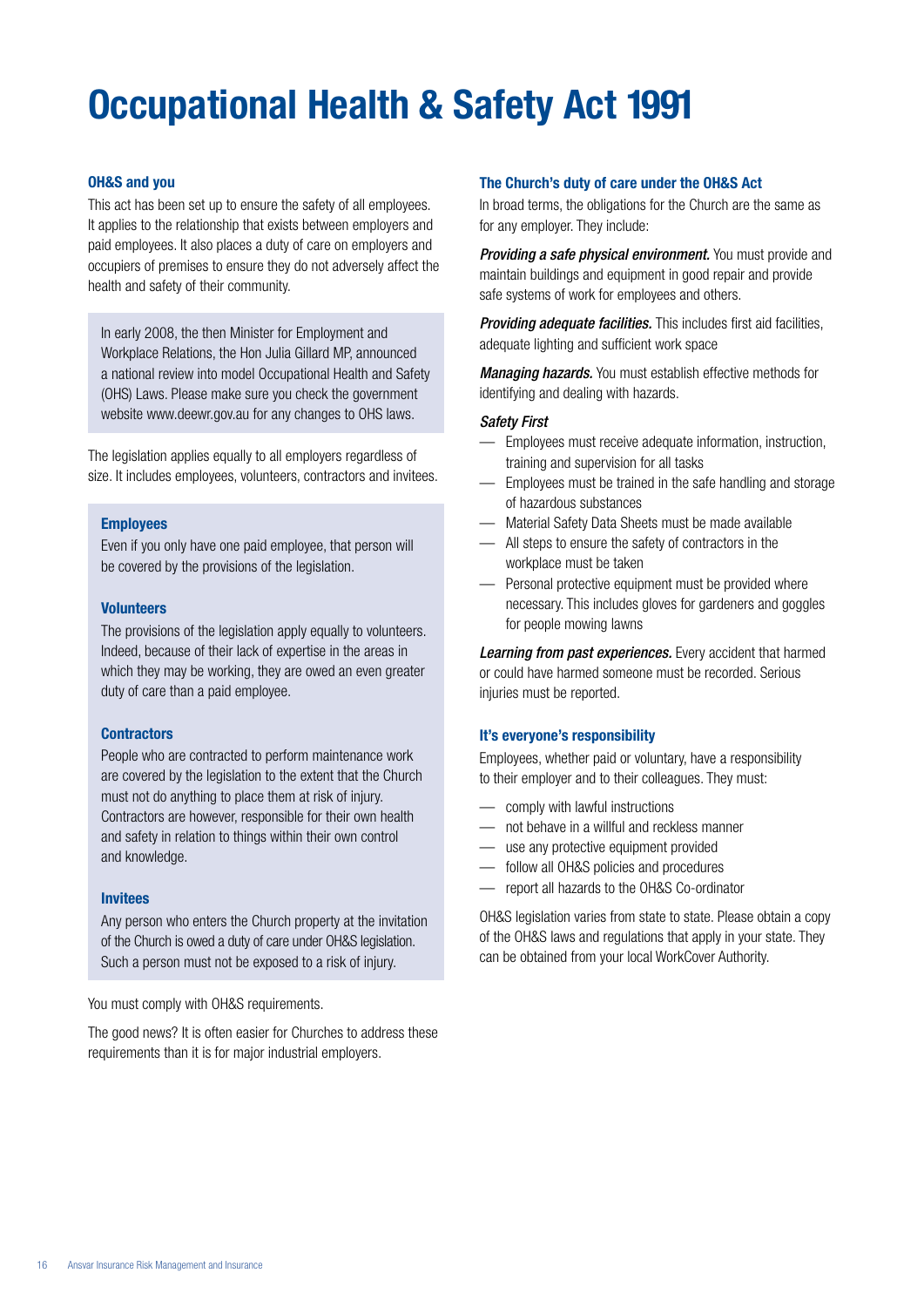#### **Getting started**

Make someone responsible.

Appoint an OH&S Co-ordinator. The best option is a Church member willing to fill the position. Someone with some knowledge of the OH&S requirements in your state.

This section provides you with a structured approach to comply with the main provisions of the legislation. It is designed to make the task of complying with the legislation less onerous.

To set up an OH&S program for your Church, read this section thoroughly and complete the Action Plan/Audit Tool Template (Attachment L). This template can also be used to audit your OH&S program annually, ensuring that your Church continues to comply with the legislation.

#### **1. OH&S policy**

*Does my Church need a Health and Safety Policy?*

Yes.

All Churches should have an OH&S Policy outlining their commitment to safety. *The Health and Safety Policy (Attachment M)* may be used as a basis for complying with legislation. It should be adjusted to suit the needs of your Church and signed by the relevant people. It should be reviewed, re-signed, updated and reissued annually.

The policy should be issued to all Church leaders and displayed on the Church notice board.

#### **2. Safety rules**

*Does my Church need a set of safety rules?*

Yes.

There should be written safety rules issued on the same basis as the OH&S Policy.

The rules need to be relevant to your Church and may vary according to the physical nature of the Church property and congregation. See *Health and Safety Rules (Attachment N)* for an example.

#### **3. Housekeeping**

*Is a formalised form of housekeeping necessary in the Church?*

It makes sense to.

Documented inspections don't just keep your Church neater, they keep it safer. Regular inspections help you manage risks like trip hazards, potential causes of fire and blocked exits.

Have inspections carried out by the OH&S Co-ordinator accompanied by a different Church leader or employee on each occasion. A fresh pair of eyes may notice hazards that someone inspecting on a regular basis could overlook.

To help, we have included a checklist similar to the *Housekeeping Checklist (Attachment O)*. Completed copies of the checklist should be signed and dated by the person carrying out the inspection.

All problems identified should be rectified as soon as possible.

#### **4. Consultation and participation**

*Does my Church need to have a Health and Safety Committee?*

No.

But you must consult with employees on all matters relating to OH&S. A Safety Committee is an easy way to do this.

If you don't have a Safety Committee, you should:

- consult regularly. This could be in the form of information sessions at leaders' meetings and/or members' meetings on a regular basis
- take suggestions on board. Attendees should be encouraged to offer suggestions and ask questions regarding OH&S issues at these meetings.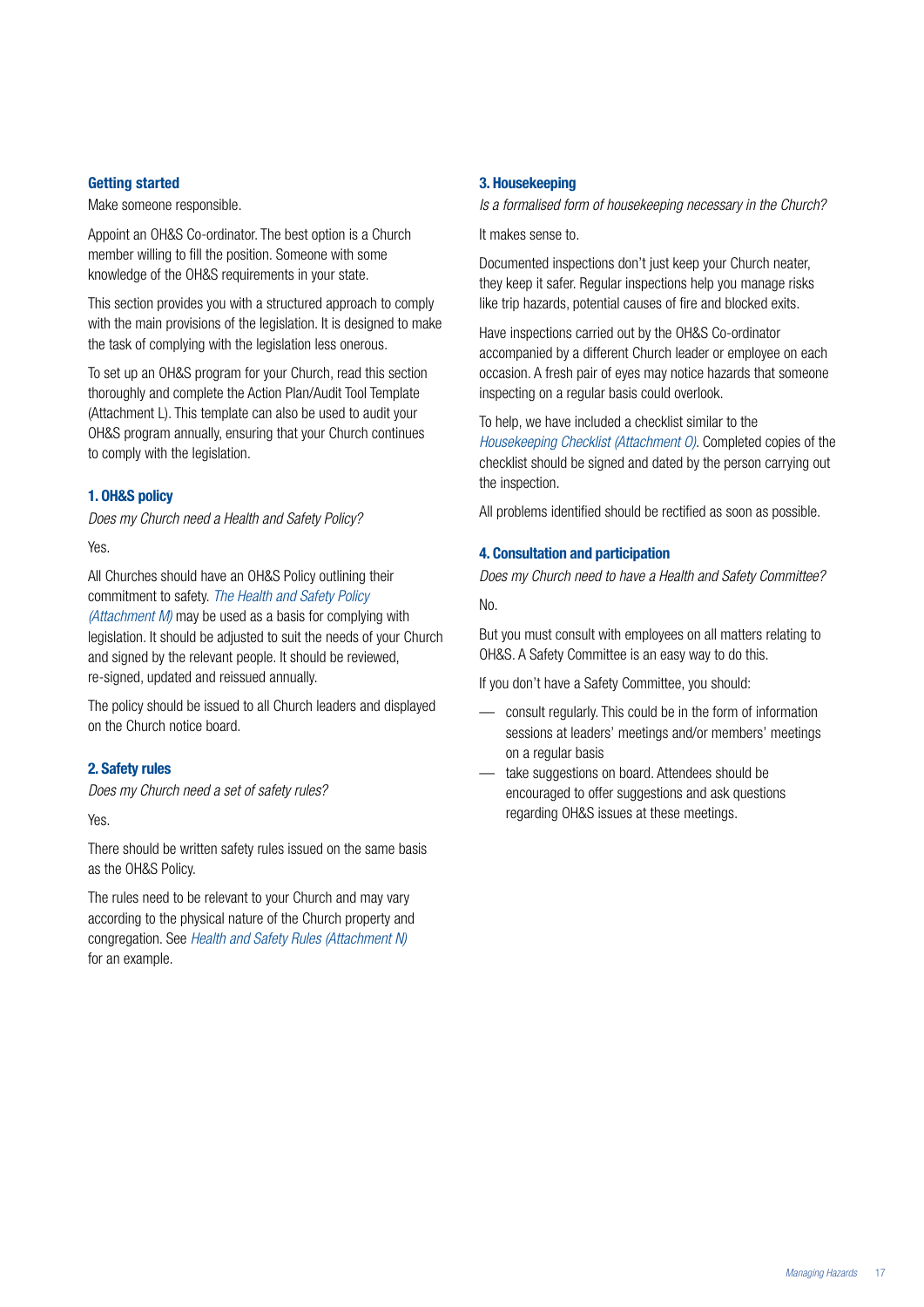# **Occupational Health & Safety Act 1991 (cont'd)**

#### **5. Training**

*What health and safety training should my Church provide?*

It will vary from Church to Church.

Your OH&S Co-ordinator should be made aware of their legal responsibilities for training under the OH&S legislation.

Basic OH&S awareness training should be provided to leaders who need to train others.

An induction package should be provided to volunteer workers. A copy of the completed induction checklist should be kept on file for all volunteer workers and leaders.

An example of an Induction Checklist can be found at *(Attachment P)*.

#### **6. Hazard management**

*How should the Church address the issue of hazard management?*

The best way to manage hazards is good housekeeping and regular maintenance.

The Housekeeping Checklist *(Attachment O)* and an Annual Hazard Review *(Attachment C)* may help.

When you've identified what needs to be addressed, rank the hazards in order of their potential to cause injury or damage. Address the most dangerous hazard first. Carry on down the list until all are rectified.

All employees, leaders and voluntary workers should be encouraged to report perceived hazards to the OH&S Coordinator. These should be recorded on a Hazard Report Form *(Attachment D).* We have also included a Hierarchy of Controls *(Attachment J).* This helps you decide the best way to deal with potential hazards.

#### **7. First aid**

*Has my Church a responsibility to provide trained first aiders?*

No.

There is no legal requirement. But it makes sense to have trained first aiders available where possible, especially when there are many people on the property at the one time.

We recommend:

- trained first aiders are available during services and major functions where possible
- an appropriate first aid kit is accessible at all times. See First Aid Guidance *(Attachment Q).*

#### **8. Emergency response planning**

*Does my Church need an emergency response plan?*

Yes.

A simple emergency response procedure should be in place. You can find information on what should be included on page 17 of Property Protection.

See page 3, Fire Protection for information about the appropriate fire-fighting equipment required. See also Extinguisher Identification and Use *(Attachment R).*

#### **9. Accident reporting and investigation**

*Does my Church need to keep a record of any injuries occurring on the site?*

Yes.

All incidents that cause injury or illness, or those that have the potential to do so, should be reported. An Incident Report form should be completed by the OH&S Co-ordinator and either the person injured or those reporting the incident. *(See Attachment D.)* A record should also be kept of incidents that cause or could cause damage to property.

This helps to

- prevent a recurrence of a similar incident
- provide information to insurers if requested
- identify and record corrective action.

#### **10. Purchasing**

*What responsibilities does my Church have when looking to purchase plant or equipment?*

Think safety first.

When purchasing major items of plant or equipment, there are many matters to be considered. These can include price, suitability for the job and how the item will look. You must also consider the effects that such an item may have on the health and safety of people using it.

The best way of ensuring that major purchases do not harm anyone is to confirm that they comply with the relevant Australian Standard. Non-Australian products should comply with an International Standard. Look for the Australian Standard stamp or identification plate. If you cannot find one, ask the manufacturer to provide proof that the product complies with the appropriate standards.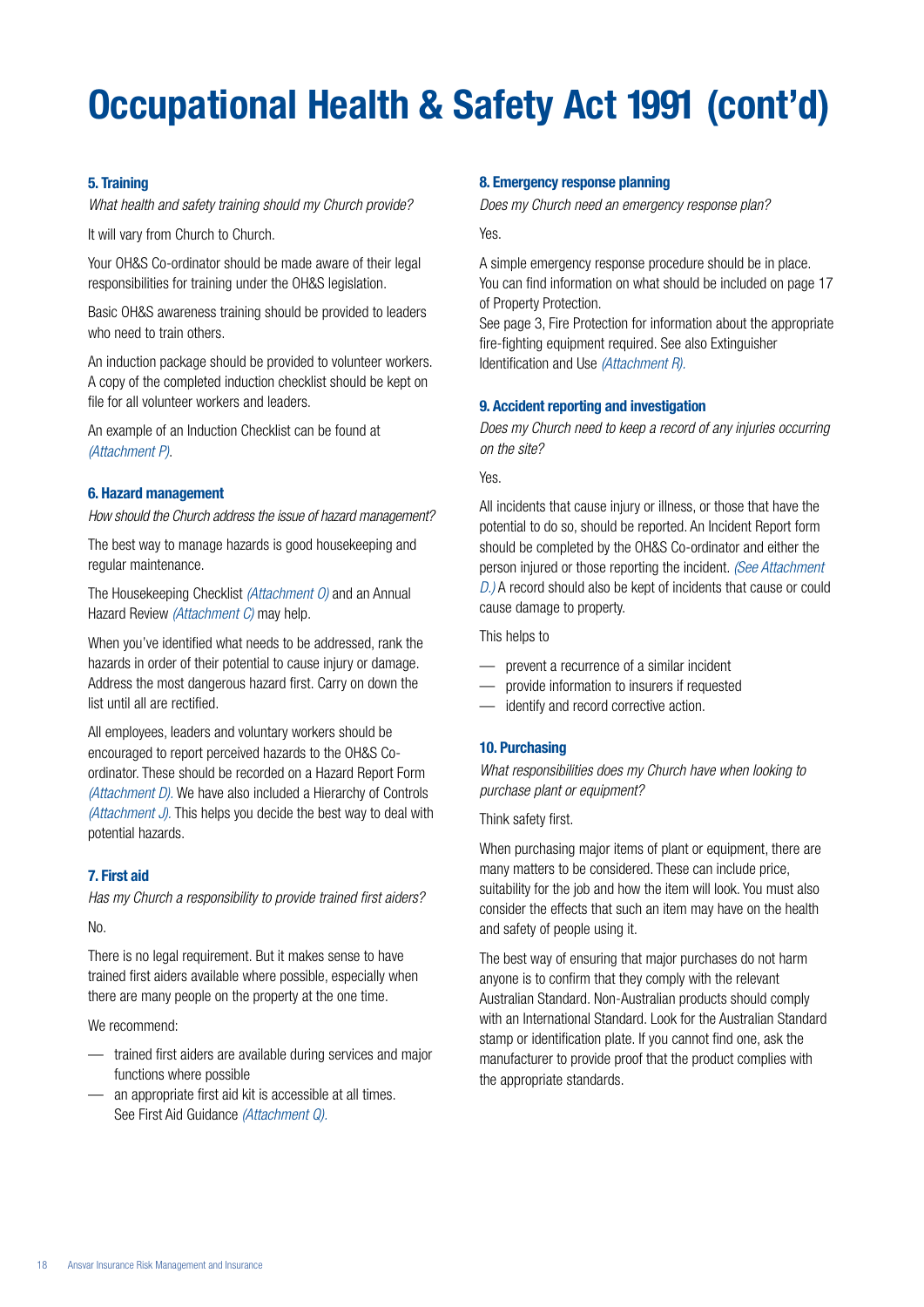#### **11. Manual handling**

*How should manual handling be dealt with in a Church environment?* 

Again, think safety first.

You can find information on dealing with manual handling issues on page 2, *Manual Handling Hazards*. If your people risk injury from heavy or repetitive lifting tasks, you will need to comply with the Manual Handling Code of Practice. This explains how to identify, assess and control manual handling risks.

If your Church needs additional help in this area, contact your state's WorkCover Authority or Ansvar Insurance.

#### **12. Occupational health controls**

*Does my Church have a responsibility to protect people from hygiene health exposures?*

Yes.

Where people may be put at risk due to health exposures, appropriate controls must be put in place. This includes exposure to noise, dust, asbestos, radiation and Legionella. To establish how these can be best dealt with refer to Page 15, *Occupational Health Controls.*

#### **13. Control of hazardous substances**

*What controls do Churches need in relation to hazardous substances?*

See page 11, *Chemicals* for advice on how to deal with hazardous substances. The Hazardous Substances Inventory *(Attachment T)* and Material Safety Data Sheet Guidance Document *(Attachment S)* provide extra information.

#### **14. Contractors**

*Does the Church have a duty of care to contractors working on the site?*

Yes.

Any contractors who come to work at your Church must be aware of the Church's OH&S policy and any special safety rules that apply. Your Church has a duty of care for all contractors working at your sites.

We recommend, before allowing contractors to work on the premises, they sign the Contractor's Log *(Attachment U)*. This shows they have received a copy of the Church's OH&S policy as well as a copy of the Health and Safety Rules. *(Attachments M and N).*

Some things to consider when contractors are on the Church property:

- Are they licensed? Ask for proof of relevant qualifications, such as a license for electricians and plumbers.
- Are they covered? Ask for proof of current public liability insurance. The policy number and expiry date should be noted and recorded by the Church.
- Do they know the drill? Give them a brief induction explaining fire extinguisher locations, first aid facilities, exits and any unusual dangers on the Church property.
- Will they be safe? If they are to undertake hazardous work such as welding or working at heights, ask what precautions they are taking.
- Should you watch? If you believe there may be danger to people or the premises, watch them while they work.
- Make them asbestos aware. Show them your asbestos register if your premises contain asbestos.

#### **15. Electrical installations and equipment**

*What precautions should be taken with electrical installations?*

Page 11 Property Protection, Electrical Safety contains information about electrical installation and equipment safety.

#### **16. Working at heights**

*Are there special precautions to be taken if people work at heights on the Church property?*

Yes.

Page 6, Working at Heights provides information about working at heights. There are special precautions to be taken when people are working at heights on Church property.

#### **17. Notification**

Does the Church have a legal obligation to report certain occurrences?

Yes.

There are a number of events that have a legal obligation to be reported to the appropriate state government department or related body. These vary from State to State, but may include:

Injuries to workers such as:

- a work injury that causes death
- a work related injury that has acute symptoms associated with a substance at work
- a work related injury requiring treatment as an in-patient at a hospital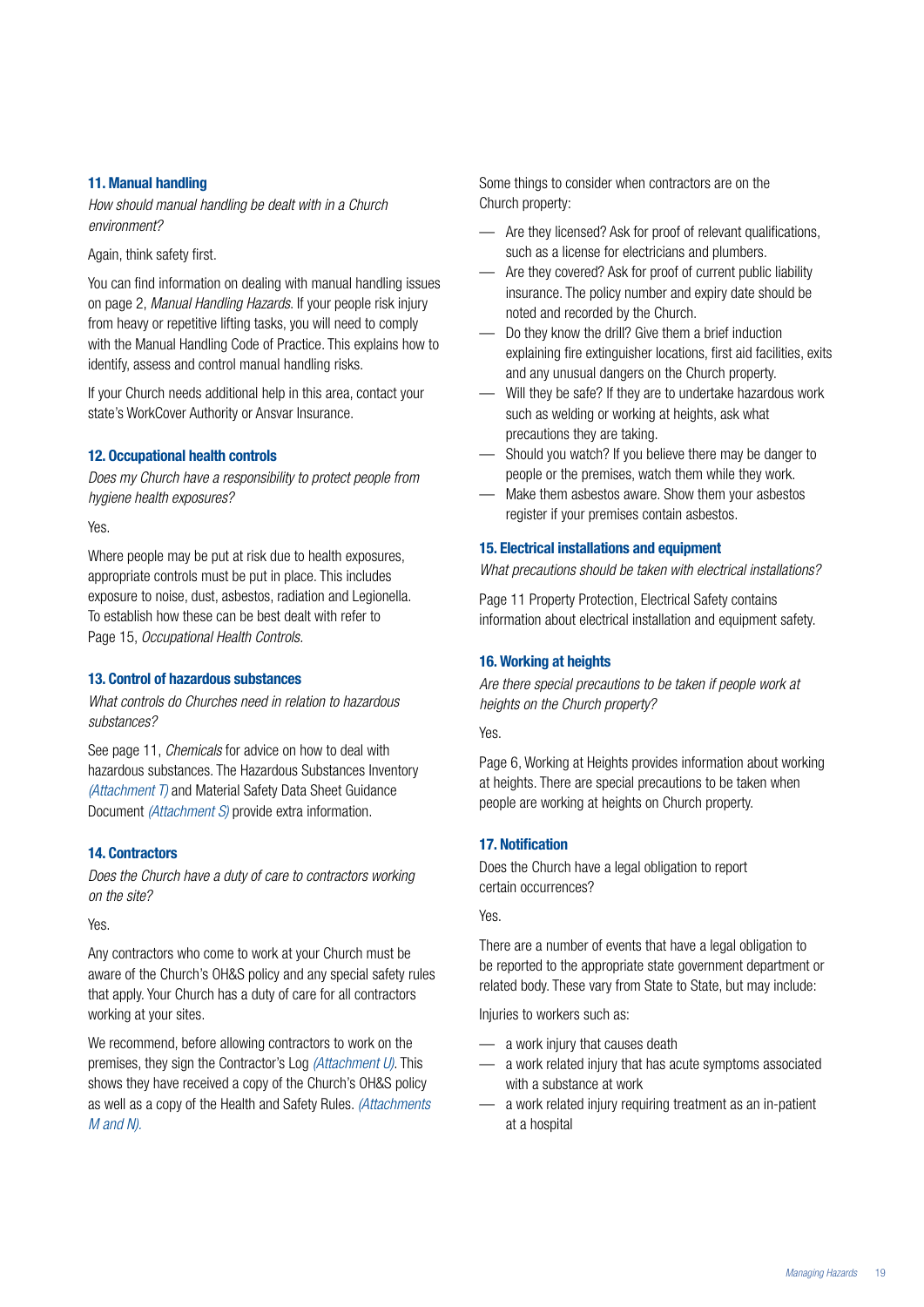# **Occupational Health & Safety Act 1991 (cont'd)**

A dangerous occurrence where there was immediate and significant risk to any person in or near the Church property. This could be from:

- the collapse, overturn or failure of the load-bearing part of scaffolding, a lift or crane
- damage to or malfunction of major plant equipment
- the unintended collapse or failure of an excavation that is more than 1.5m deep, or of any shoring
- the unintended collapse or partial collapse of a building or structure under construction, reconstruction, alteration, repair or demolition
- the floor, wall or ceiling of a building being used as a workplace
- an uncontrolled explosion, fire or the escape of any hazardous substance or gas, including steam
- an electrical short circuit malfunction or explosion
- an unintended or uncontrolled incident or event arising from operations carried out at the workplace

Check your local OH&S regulations for exact requirements.

In the event of a serious incident occurring, nothing should be disturbed without the permission of a government inspector.

#### **18. Rehabilitation**

*Does the Church have a duty to help with the rehabilitation of an injured employee?*

Yes.

Church employees injured in the course of their duties are a Church responsibility. The aim is to return them to the physical condition they were in immediately prior to their injury and return them to their former occupation or as close to that situation as possible. The Church has a legal obligation to help with the rehabilitation of an injured employee.

Where an injury requires treatment from a medical practitioner, immediate notification should be given to your Workers' Compensation insurance provider/agent for guidance on rehabilitation responsibilities.

#### **19. Documentation**

*Should the Church keep documentation regarding health and safety matters?*

Yes.

Your Church must keep documentation regarding health and safety matters.

We recommend the following steps:

- the OH&S Co-ordinator should maintain a file on all OH&S initiatives
- records should be kept of all people attending OH&S training sessions
- simple minutes should be kept of any meetings relating to OH&S
- a new copy of the OH&S Action Plan and Audit Tool should be completed each year *(Attachment L)*
- the Annual Hazard Review *(Attachment C)* should be completed each year
- all site-specific OH&S documentation should be reviewed and updated on an agreed regular basis

#### **20. Penalties**

*Will the Church face penalties if it fails to comply with OH&S legislation and regulations?*

#### Yes.

Failure to comply carries severe penalties. The penalties vary but range from thousands of dollars for employees to hundreds of thousands for employers.

Jail terms may also be imposed for extremely serious and repeat offences.